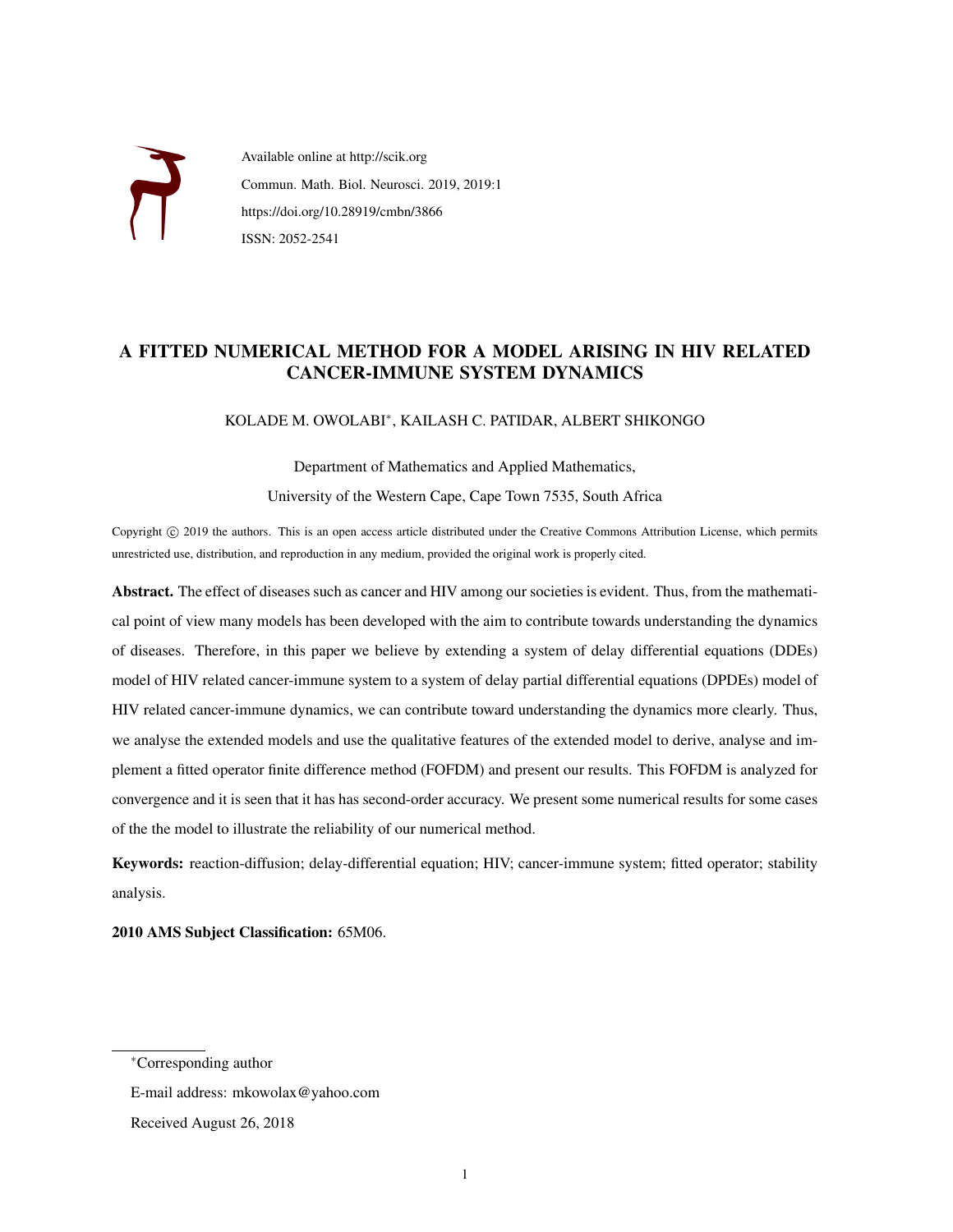# 1. Introduction

The connection between HIV/AIDS and certain cancers diseases is not completely understood, even though the link is likely to depend on a weakened immune system. However, it is understood that most types of cancer begin when healthy cells change and grow out of control, forming a mass called a tumor. A tumor can be cancerous or benign. A cancerous tumor is malignant, meaning it can grow and spread to other parts of the body. A benign tumor means the tumor can grow but will not spread to other parts of the body. Thus we hope and believe that efforts to cure such diseases are underway all over the world, focusing more on the interface and similarities between HIV cure and cancer research. Thus, as a way forward, toward understanding the connection between HIV/AIDS and certain cancers diseases, Forys and Poleszczuk in [9] derived a system of non-linear delay-differential equations (DDEs) model of HIV related cancer-immune system dynamics as

$$
T_{t} = r_{1}T(t) - k_{1}T(t)E(t),
$$
  
\n
$$
E_{t} = r_{2}T(t) + \alpha - \mu_{1}E(t) - k_{1}T(t)E(t) + (1 - \varepsilon)k_{1}T(t - \tau)E(t - \tau)
$$
  
\n
$$
-k_{2}'E(t)I(t) - k_{3}E(t)V(t),
$$
  
\n
$$
I_{t} = k_{2}'E(t)I(t) + k_{3}E(t)V(t) - \mu_{2}I(t),
$$
  
\n
$$
V_{t} = N\delta I(t) - cV(t),
$$

where, the subscript *t* denotes the partial derivative with respect to time *t*,  $T(t)$ ,  $E(t)$ ,  $I(t)$ ,  $V(t)$  denote concentration of cancer cells, healthy effector cells (mainly CD4<sup>+</sup> T-cells), effector cells infected by the HIV virus, and free HIV viral particles in that order. Since the dynamics of cancer cells are assumed to be governed by cancer cells proliferation, their interactions with the immune system, then the term describing the influence of effector cells on cancer cells is taken proportional to the product of both concentrations [11, 13]. Thus, the parameters  $r_2$ ,  $\alpha$ ,  $\mu_1$  denote the antigenicity (difference between tumor and normal tissue) of the tumor, normal rate of the flow of mature effector cells into the region of cancer cells localization [12], rate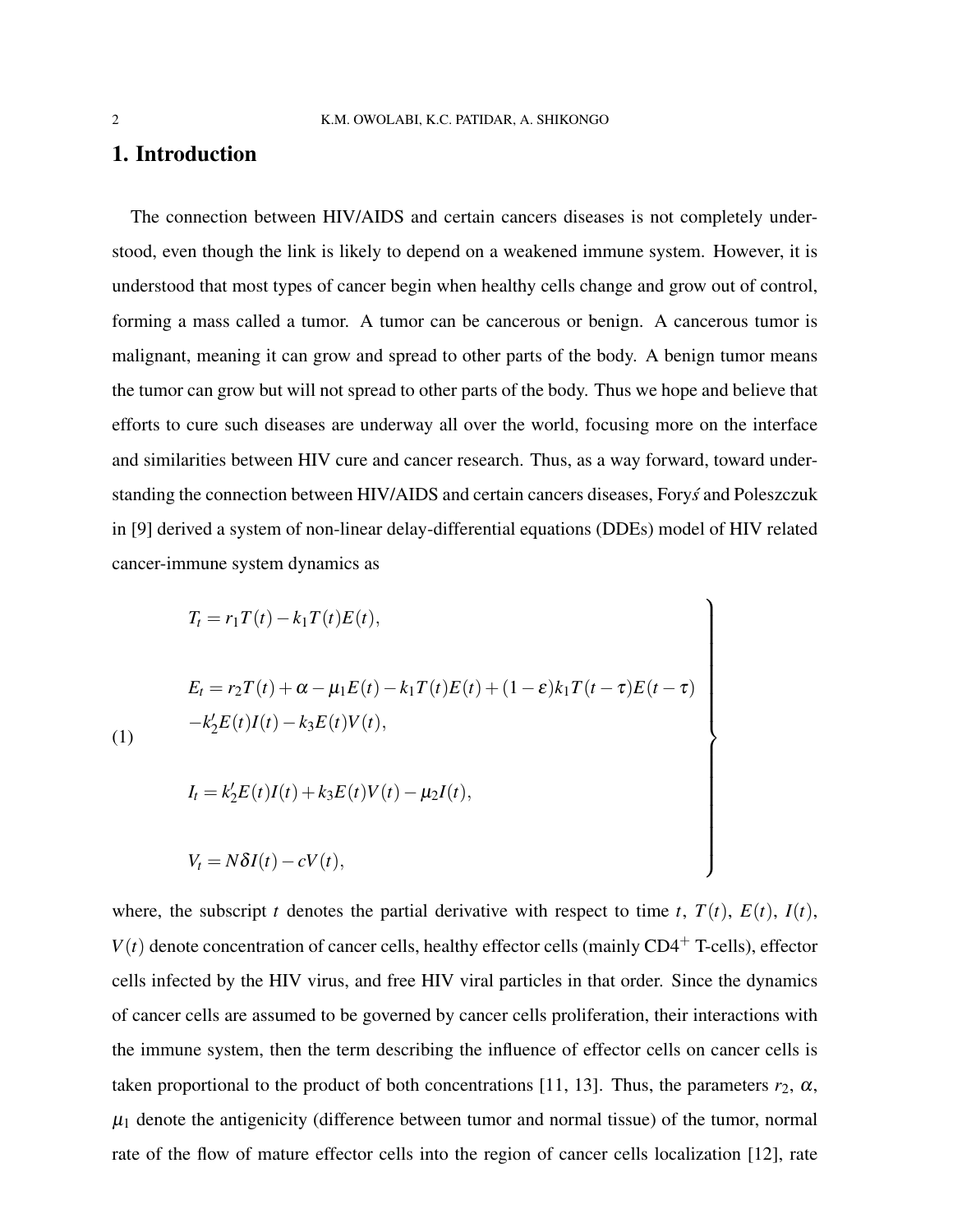of elimination of effector cells, in that order. It is understood that the process of effector cells regeneration after the injection of lytic granules into the target cells causes the cytotoxic *T*cells to kill target cells mainly using lytic granules containing perforin, granzymes and *TNF*, by binding to the surface of the target cell. This trigger the extracellular release of perforin molecules from the granules. Thus, polymerize to form trans-membrane channels which may facilitate lysis of the target by permitting entry of granzymes which induce apoptotic cell death through activation of the caspase protease cascade and ultimate fragmentation of nuclear DNA [7]. As a results, effector cells should regenerate lytic granules to this effect. Thus, the term  $\tau$ denotes the time needed by effector cells to regenerate lytic granules and the time required for some small percentage  $(\varepsilon)$  to breach into the target *T*-cells.

The term describing the release of the new free viral particles by the infected cells is multiplied by the additional parameter *N* to represent the number of those particles released by the single infected cell. Furthermore, Forys and Poleszczuk in [9] assumed that the rate of change of the free HIV viral particles is high relative to the rate of change of the concentration of considered cellular populations. Hence, Forys and Poleszczuk in [9] assumed that the rate of change of the free HIV viral particles is high relative to the rate of change of the concentration of considered cellular populations. Therefore, during the whole process  $dV/dt \equiv 0$ , that is  $V(t) \equiv N\delta/cI(t)$ . This implies that the system of non-linear delay differential equations (DDEs) in equation (1) reduces to the following system of three non-linear delay differential equations (DDEs)

$$
T_t = r_1 T(t) - k_1 T(t) E(t),
$$

 $\overline{(}$ 

$$
E_t = r_2 T(t) + \alpha - \mu_1 E(t) - k_1 T(t) E(t) + (1 - \varepsilon) k_1 T(t - \tau) E(t - \tau)
$$
  
\n
$$
-k_2' E(t) I(t),
$$
  
\n
$$
I_t = k_2 E(t) I(t) - \mu_2 I(t),
$$

 $\mathcal{L}$ 

 $\begin{array}{c} \hline \end{array}$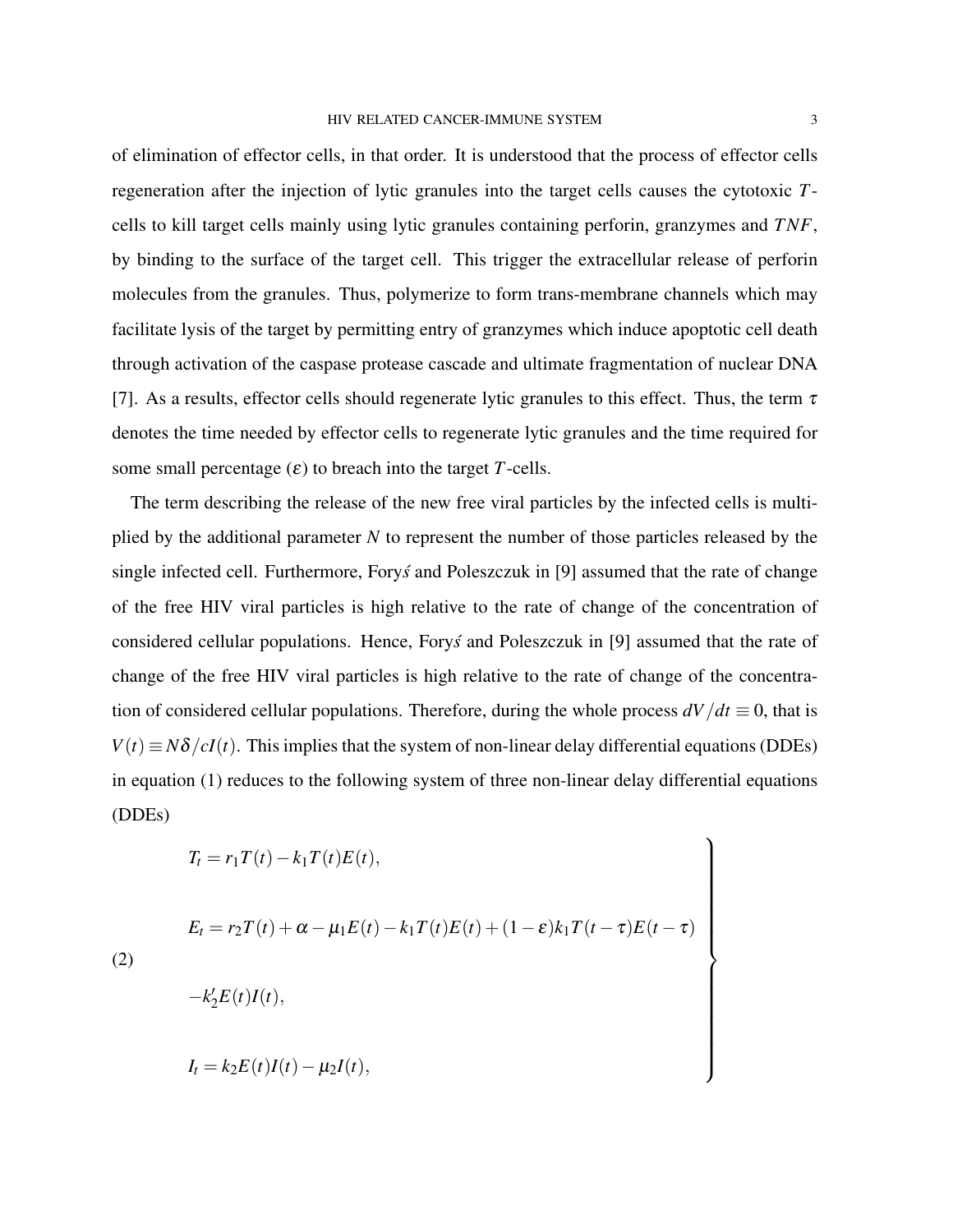where,

$$
k_2 = k'_2 + k_3 \frac{N\delta}{c}.
$$

Since their models take no spacial effects, then in this paper we extend the system of DDEs in equation (2) to a system of delayed partial differential equations (DPDEs) as

$$
T_t - d_1 \Delta T = r_1 T(t) - k_1 T(t) E(t),
$$
  
\n
$$
E_t - d_2 \Delta E = r_2 T(t) + \alpha - \mu_1 E(t) - k_1 T(t) E(t) + (1 - \varepsilon) k_1 T(t - \tau) E(t - \tau)
$$
  
\n
$$
-k_2 E(t) I(t),
$$
  
\n
$$
I_t - d_3 \Delta I = k_2 E(t) I(t) - \mu_2 I(t),
$$
  
\n
$$
\frac{\partial T}{\partial v}(0,t) = \frac{\partial E}{\partial v}(0,t) = \frac{\partial I}{\partial v}(0,t) = 0,
$$
  
\n
$$
\frac{\partial T}{\partial v}(x_f,t) = \frac{\partial E}{\partial v}(x_f,t) = \frac{\partial I}{\partial v}(x_f,t) = 0, \text{ on } (x,t) \in \Omega \times (0, \infty),
$$
  
\n
$$
\mathcal{X}_j(x,0) = \eta_j(x), \text{ on } (x,t) \in \overline{\Omega} \times [-\tau, 0], j = 1, 2, 3,
$$

 $\mathscr{X}_j(x,0) = \eta_j(x)$ , on  $(x,t) \in \bar{\Omega} \times [-\tau,0], j = 1,2,3,$ 

where  $d_1$ ,  $d_2$ ,  $d_3$  denote the cancer cells, healthy effector cells, HIV-infected cells constant diffusion coefficients,  $\Delta$  denotes the Laplace operator,  $\mathscr{X}_j(x,t) = [T,E,I], j = 1,2,3, \Omega \in \mathbb{R}^N$  denotes a bounded domain with smooth boundary  $\partial \Omega$  and v denotes the outward unit normal on  $\partial \Omega$ . The initial function  $\eta_i(x,t)$  is Holder continuous on  $[-\tau,0]$  and the no-flux boundary conditions are imposed to ensure the exclusion of external effects. More details on reaction rates can be found in [9].

Many mathematical models such as those in [1, 2, 6, 13, 14, 16, 17, 21] has been derived in order to shed more light as to how the dynamics of such virus takes place. While the authors made the utmost efforts to include whatever we could, we would like to apologize if there are any omissions which are totally unintentional.

(3)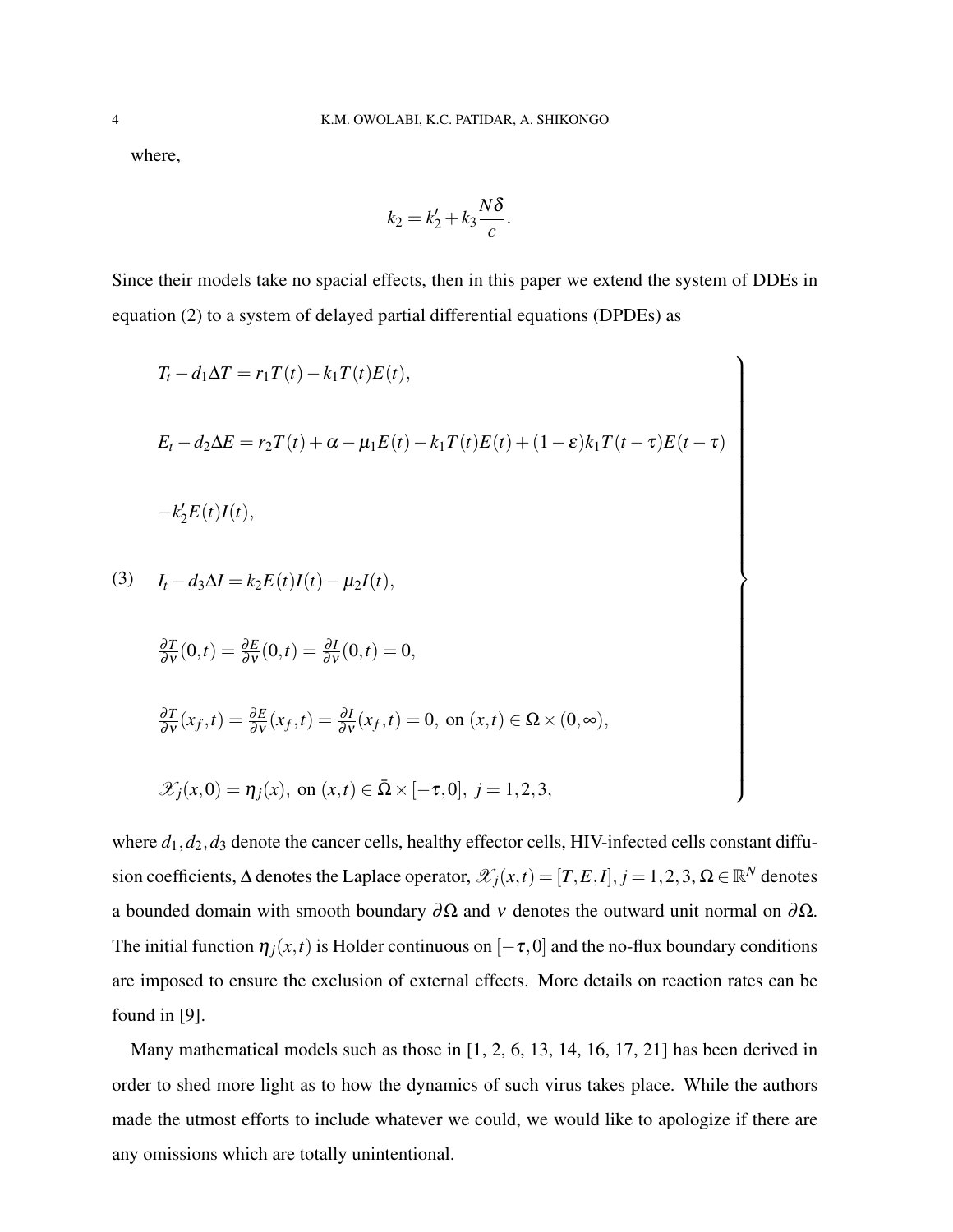In this paper, our focus is on the model in which the issue of immune reaction against tumor and HIV to dissemination arising from the work of Forys and Pleszczuk in [9], in vivo. We also ´ would like to acknowledge the work done by Nunnari et al. [18], Resclgnow and Delisi [23] and by Rong et al. [24], where a significant increase in the incidence of neoplasms accompany the acquired immunodeficiency syndrome (AIDS), a delay in the formation of killer lymphocytes was introduced to allow tumor development from a single cell, steps between viral infection of  $CD+4T$  cells and the production of HIV−1 visions have been incorporated by an eclipse phase, an HIV−1 dynamical model was developed which incorporate AIDS-related cancer cells in which cancer cells, healthy CD4+ *T* lymphocytes and infected *CD*4+ *T* lymphocytes can have six steady states, in that order.

Assuming that the cancer-immune system interactions dynamics is governed by cancer cells proliferation and their interaction with the immune system, thus our first aim in this paper is to present the fact that in the absence of the cancer and HIV infections, the governing dynamics of the extended model tends to the expected physiological level and derive the corresponding stability conditions of the extended model. Our second aim is to develop a fitted operator numerical method, analyse, implement and present our numerical results with regard to the governing dynamics.

The rest of paper is organized in the following way. In Section 2, we analyse the extended model, whereas in Section 3 we derive, analyse our numerical method. We present our numerical results in Section 4 and conclude the paper with Section 5.

# 2. Mathematical analysis of the model

First and foremost, we verify that the extended model in equation (3) reflects the normal physiological level  $(\alpha/\mu_1)$  of the healthy effector cells *E*, as it is determined by Fory's and Poleszczuk in [9]. To do that, we solve equation (3) in the absence of the cancer cells ( $T \equiv 0$ ) and HIV-infected effector cells ( $I \equiv 0$ ). Thus, in such absence the system of DPDEs in equation (3) reduces to,

(4) 
$$
\frac{dE}{dt} - d_2\Delta E + \mu_1 E = \alpha.
$$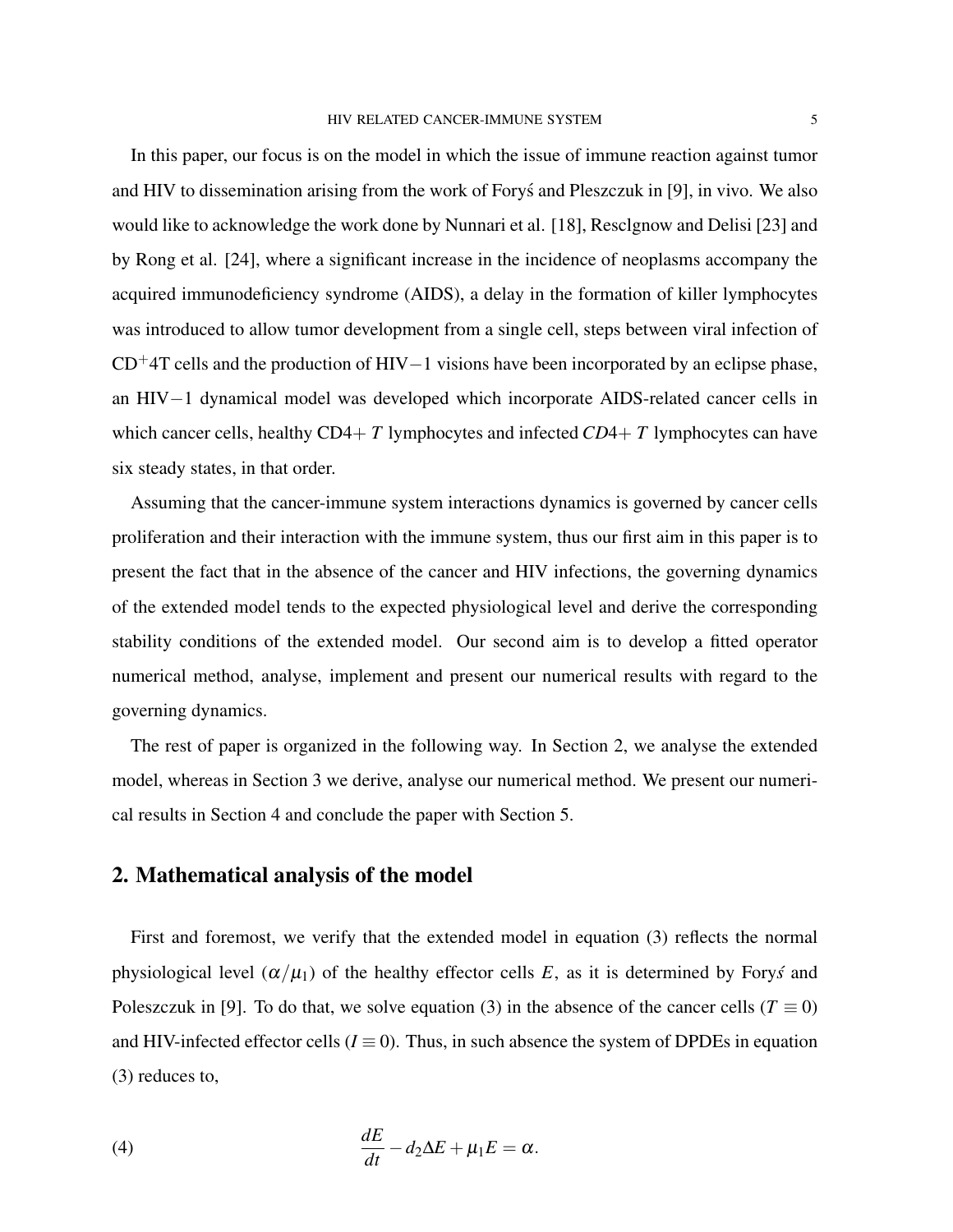Following the techniques in [4], we have

$$
(5) \t\t\t E(x,t) = u(x) + w(x,t)
$$

where  $u := f(x)$  is independent of the time *t* and satisfies the boundary value problem (BVP)

(6) 
$$
-d_2u_{xx} + \mu_1 u = \alpha, \text{ with } u'(0) = u'(x_f) = 0,
$$

and  $w := f(x, t)$ , which satisfies the BVP

(7) 
$$
w_t = d_2 w_{xx} - \mu_1 w
$$
, with  $w'(0) = w'(x_f) = 0$  and  $w(x, 0) = -u(x)$ .

Since the solution for the homogeneous ordinary differential equation (ODE) in equation (6) is

(8) 
$$
u_c(x) = c_1 \exp\left(-\sqrt{\frac{\mu_1}{d_2}}x\right) + c_2 \exp\left(\sqrt{\frac{\mu_1}{d_2}}x\right),
$$

then we let the corresponding particular solution to the ODE in equation (6) to be

$$
(9) \t\t\t u_p(x) = c_3x + c_4,
$$

where,  $c_1$ ,  $c_2$ ,  $c_3$ ,  $c_4$ , are constants to be determined. Thus,

(10) 
$$
\mu_1(c_3x+c_4)=\alpha \Rightarrow \mu_1c_3x+\mu_1c_4=\alpha.
$$

Equating terms of same coefficients in equation (10), we find  $c_3 = 0$  and  $c_4 = \frac{\alpha}{\mu_0}$  $\frac{\alpha}{\mu_1}$ , which implies that the solution to the BVP in equation (6) becomes

(11) 
$$
u(x) = c_1 \exp\left(-\sqrt{\frac{\mu_1}{d_2}}x\right) + c_2 \exp\left(\sqrt{\frac{\mu_1}{d_2}}x\right) + \frac{\alpha}{\mu_1}.
$$

Using the boundary conditions in equation (6) we find

(12) 
$$
u'(x) = -c_1 \sqrt{\frac{\mu_1}{d_2}} \exp\left(-\sqrt{\frac{\mu_1}{d_2}}x\right) + c_2 \sqrt{\frac{\mu_1}{d_2}} \exp\left(\sqrt{\frac{\mu_1}{d_2}}x\right),
$$

so that at  $x = 0$ , we have

(13) 
$$
u'(0) = -c_1 \sqrt{\frac{\mu_1}{d_2}} + c_2 \sqrt{\frac{\mu_1}{d_2}} = 0,
$$

which implies that

$$
c_1 = c_2.
$$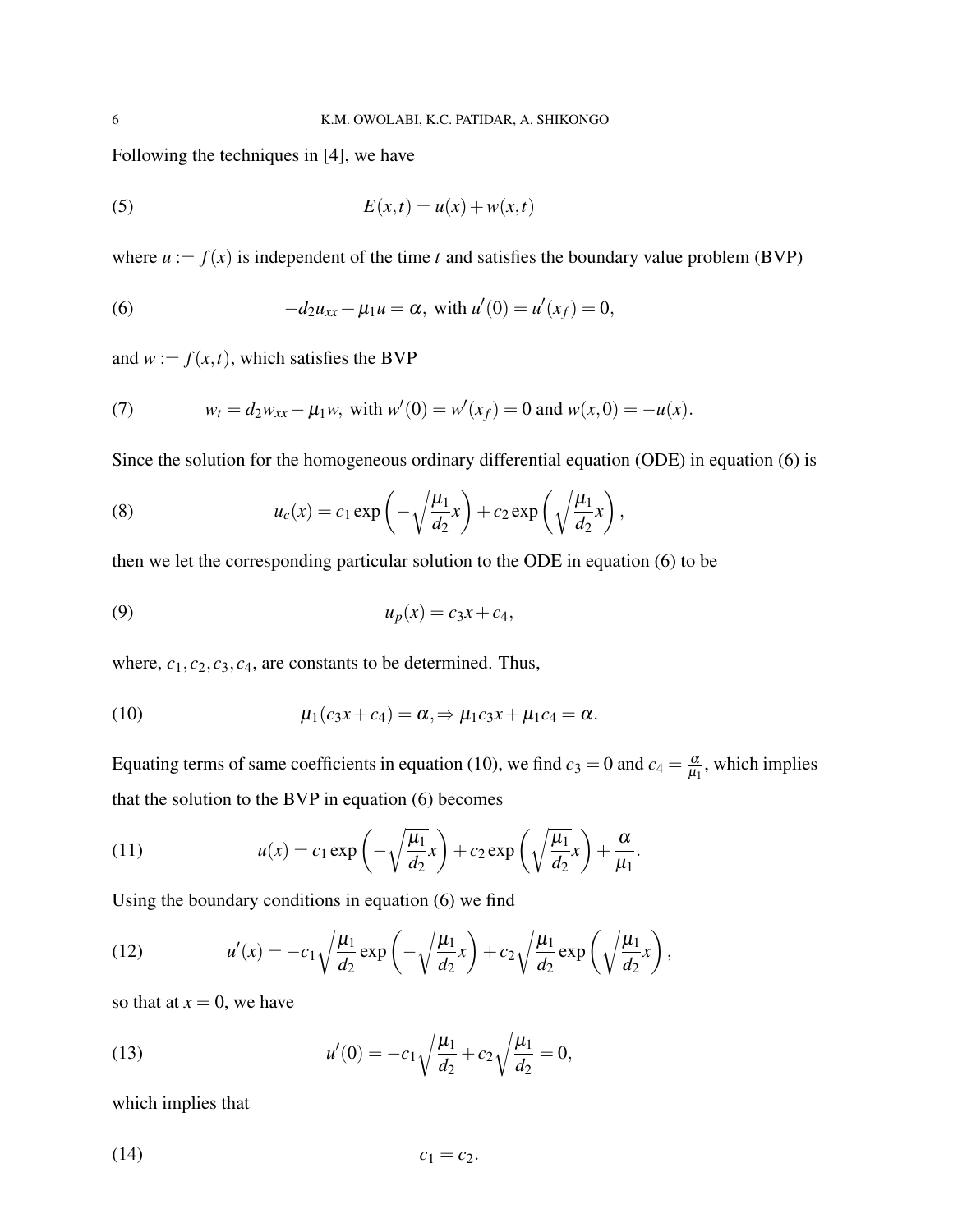Similarly, At  $x = x_f$ , we find

(15) 
$$
u'(x_f) = -c_1 \sqrt{\frac{\mu_1}{d_2}} \exp\left(-\sqrt{\frac{\mu_1}{d_2}} x_f\right) + c_2 \sqrt{\frac{\mu_1}{d_2}} \exp\left(\sqrt{\frac{\mu_1}{d_2}} x_f\right) = 0,
$$

which is equivalent to

(16) 
$$
c_2 \sqrt{\frac{\mu_1}{d_2}} \exp\left(2\sqrt{\frac{\mu_1}{d_2}} x_f\right) = c_1 \sqrt{\frac{\mu_1}{d_2}}.
$$

In view of equation (14), equation (16) becomes

(17) 
$$
c_2 \exp\left(2\sqrt{\frac{\mu_1}{d_2}}x_f\right) = c_2 \Rightarrow c_2 = 0.
$$

Hence, the solution in equation (11) becomes,

$$
(18) \t u(x) = \frac{\alpha}{\mu_1}.
$$

Let  $w(x,t) = X(x)T(t)$ , then applying the method of separation of variables [4] to the BVP in (7), we have

$$
(19) \quad X(x)T'(t) = T(t)\left(d_2X''(x) - \mu_1X(x)\right), \Rightarrow \frac{T'(t)}{T(t)} = \frac{d_2X''(x) - \mu_1X(x)}{X(x)} = -\rho^2,
$$

where  $\rho$  is an arbitrary separation constant. Solving for  $T(t)$  we have

(20) 
$$
\frac{d}{dt}\left(T(t)\exp(\rho^2 t)\right) = 0,
$$

which is equivalent to

(21) 
$$
T(t) \exp(\rho^2 t) = c_5,
$$

where  $c_5$  is a constant of integration. Hence,

$$
(22) \t\t T(t) = c_5 \exp(-\rho^2 t).
$$

Solving for  $X(x)$  in equation (19), we have

$$
X''(x) + \frac{(\rho^2 - \mu_1)}{d_2} X(x) = 0,
$$
  
(23) 
$$
\Rightarrow X(x) = c_6 \cos\left(\sqrt{\frac{(\rho^2 - \mu_1)}{d_2}}x\right) + c_7 \sin\left(\sqrt{\frac{(\rho^2 - \mu_1)}{d_2}}x\right).
$$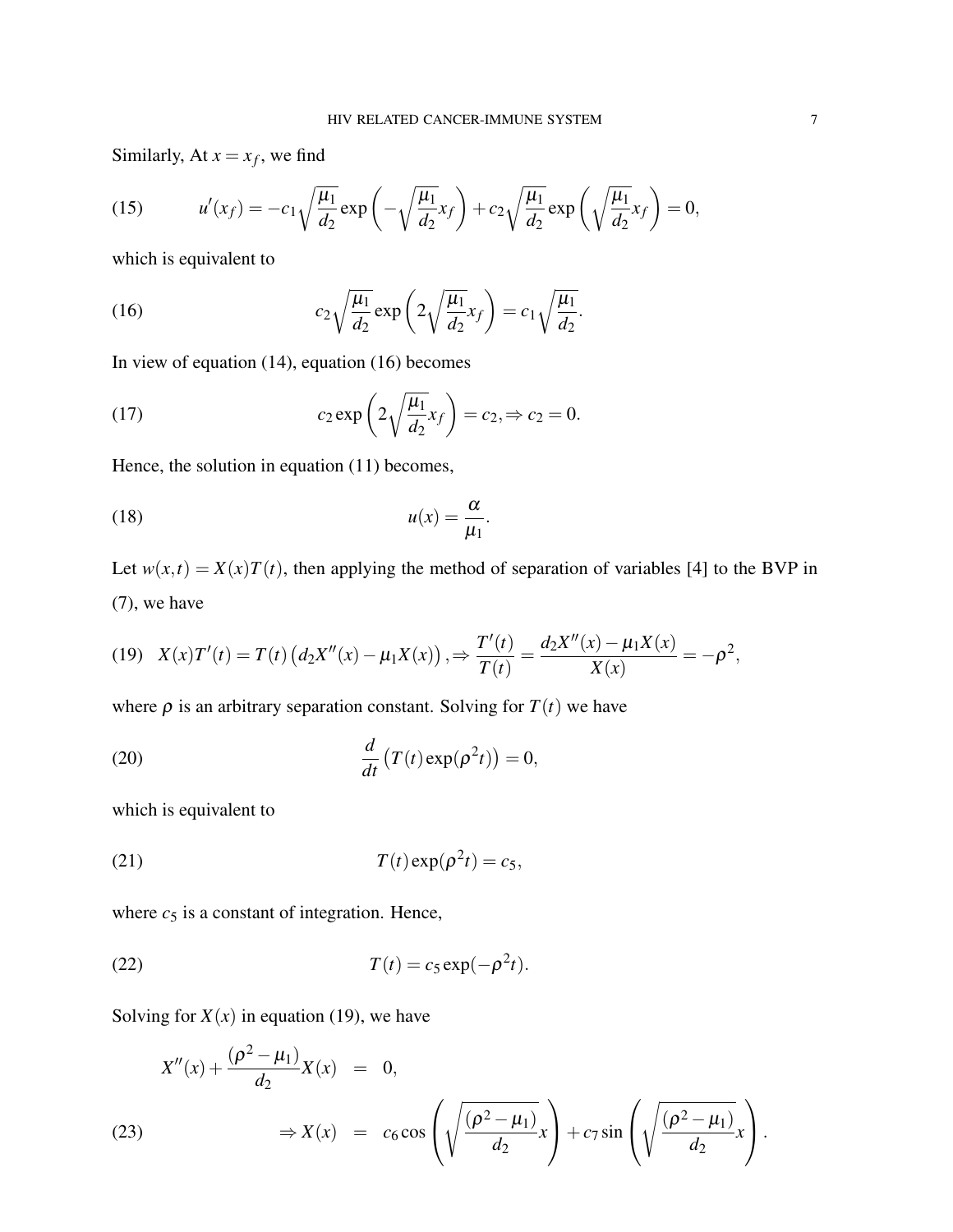Thus,

$$
(24) \ w(x,t) = c_5 \exp(-\rho^2 t) \left( c_6 \cos\left(\sqrt{\frac{(\rho^2 - \mu_1)}{d_2}} x\right) + c_7 \sin\left(\sqrt{\frac{(\rho^2 - \mu_1)}{d_2}} x\right) \right).
$$

Applying the boundary conditions in equation (7) to the equation in (24), we have

(25) 
$$
w'(x,t) = -c_5 c_6 \sqrt{\frac{(\rho^2 - \mu_1)}{d_2}} \exp(-\rho^2 t) \sin\left(\sqrt{\frac{(\rho^2 - \mu_1)}{d_2}} x\right) + c_7 c_5 \sqrt{\frac{(\rho^2 - \mu_1)}{d_2}} \exp(-\rho^2 t) \cos\left(\sqrt{\frac{(\rho^2 - \mu_1)}{d_2}} x\right).
$$

Assuming that  $c_5 \neq 0$ , then at  $x = 0$ , equation (25) becomes

(26) 
$$
0 = c_7 c_5 \sqrt{\frac{(\rho^2 - \mu_1)}{d_2}} \exp(-\rho^2 t), \Rightarrow c_7 = 0.
$$

Thus, at  $x = x_f$ , we see that  $c_6 \neq 0$ , so that

(27) 
$$
0 = -c_5 c_6 \sqrt{\frac{(\rho^2 - \mu_1)}{d_2}} \exp(-\rho^2 t) \sin\left(\sqrt{\frac{(\rho^2 - \mu_1)}{d_2}} x\right)
$$

$$
\iff \sin\left(\sqrt{\frac{(\rho^2 - \mu_1)}{d_2}} x_f\right) = 0.
$$

Hence, for  $j = 1, 2, 3, \dots$ , we have from equation (27) that

(28) 
$$
\sqrt{\frac{(\rho^2-\mu_1)}{d_2}}x_f=\pm j\pi.
$$

This implies that

(29) 
$$
w(x,t) = c_j \exp(-\rho^2 t) \sin(j\pi x), \text{ for } j = 1, 2, 3, ...
$$

Thus, in view of the solutions in (18) and (29) the equation in (5) clearly present the fact that in the absence of the tumor and HIV-infected effector cells, the solution  $E(t)$  in equation (5) of the extended model in equation (3) converges to the normal physiological level  $\alpha/\mu_1$  as  $t \to \infty$ . This implies that our extended model in equation (3) reflects the normal physiological level  $(\alpha/\mu_1)$  of the healthy effector cells *E*, as it is determined by Fory *s* and Poleszczuk in [9] for the model in equation (1).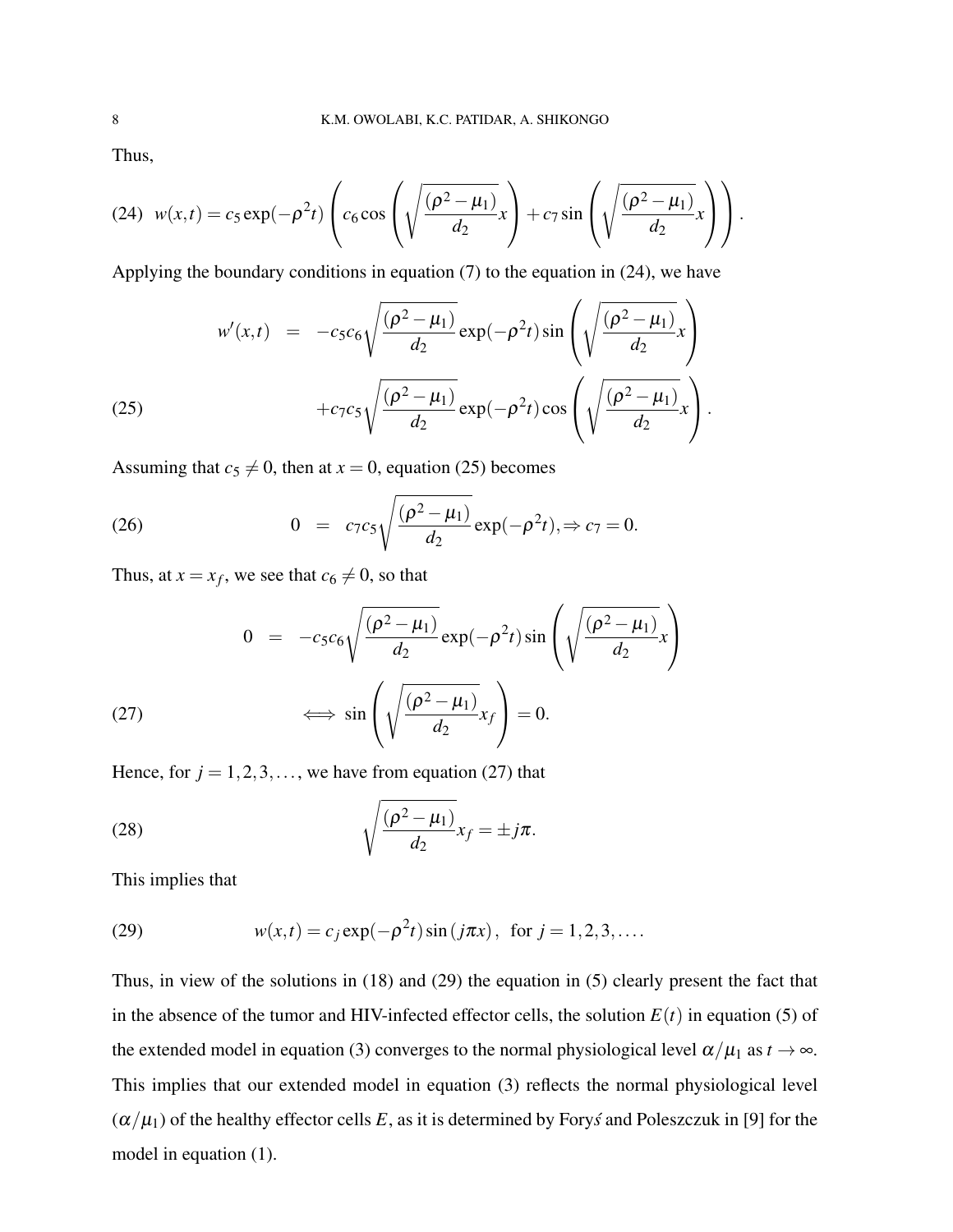#### Stability analysis of the equilibria when  $\tau = 0$

When the regeneration of lytic granules by the effector cells and breaching of some effector cells into *T*-cells happens instantaneously, Forys and Poleszczuk in [9] established that when there is no HIV-infected cells, the set  $\mathscr{D} = \mathbb{R}^2_+$  is invariant for system (3) at the unique strictly positive steady state  $(\bar{T}, \bar{E}) = (\frac{\mu_1 r_1 - \alpha k_1}{k_1 (r_2 - \varepsilon r_1)}, \frac{r_1}{k_1})$  $\frac{r_1}{k_1}$ ), which implies that the immune system is capable to successfully prevent further cancer development. Therefore, for every solution in  $\mathscr{D}$  there is  $E(t) \leq \max\{E(0), \frac{r_2}{\varepsilon k}\}$  $\frac{r_2}{\varepsilon k_1}, \frac{r_1}{k_1}$  $\frac{r_1}{k_1}$ , such that, if  $r_1 > \frac{\alpha k_1}{\mu_1}$  $\frac{\iota\kappa_1}{\mu_1},$ 

- for  $\varepsilon < \frac{r_2}{r_1}$  $\frac{r_2}{r_1}$ , then the unique positive steady state  $(\bar{T}, \bar{E})$  is globally stable in  $\mathscr{D}$ ,
- for  $\varepsilon > \frac{r_2}{r_1}$  $\frac{r_2}{r_1}$  there is no positive steady state as  $T(t) \to \infty$ ,  $\forall t \to \infty$ .

Thus, the rate of tumor growth reflected by the parameter  $r_1$  and rate of cancer elimination by the immune system, reflected by the parameter value  $k_1$ , plays an integral part in the investigation of the governing dynamics of our model. When the concentration of HIV-infected effector cells is present, Fory*s* and Poleszczuk in [9] showed that the set  $\mathscr{D} = \mathbb{R}^3_+$  is invariant for system (3) at the unique strictly positive steady state  $(\bar{T}, \bar{E}, \bar{I}) = (\frac{\mu_1 r_1 - \alpha k_1}{k_1 (r_2 - \varepsilon r_1)}, \frac{r_1}{k_1})$  $\frac{r_1}{k_1}$ , 0). That is, if  $r_1 > \frac{\alpha k_1}{\mu_1}$  $\frac{\chi_{K_1}}{\mu_1}$ , then  $(0, \frac{\alpha k_1}{\mu_1})$  $\frac{dk_1}{\mu_1}$ , 0) is unstable. In addition if  $r_1 < \frac{\mu_2 k_1}{k_2}$  $\frac{2^{\kappa_1}}{k_2},$ 

• if  $\varepsilon < \frac{r_2}{r_1}$  $\frac{r_2}{r_1}$  then ( $\frac{\mu_1 - \alpha k_1}{k_1(r_2 - \varepsilon r_1)}$  $\frac{\mu_1 - \alpha k_1}{k_1(r_2 - \varepsilon r_1)}, \frac{r_1}{k_1}$  $\frac{r_1}{k_1}$ , 0) is locally asymptotic stable, • if  $\alpha > \frac{\mu_1 \mu_2}{k_2}$  $\frac{1}{k_2}$ , then  $(0, \frac{\mu_2}{k_2})$  $\frac{\mu_2}{k_2}$ ,  $\frac{\alpha k_2 - \mu_1 \mu_2}{\mu_2 k_2}$  $\frac{2-\mu_1\mu_2}{\mu_2k_2}$ ) is locally asymptotic stable.

Thus, the above facts present that there is no steady state describing the coexistence of the concentration of cancer and HIV-infected effector cells in vivo, even at the instantaneously pace.

### Stability analysis of the equilibria when  $\tau > 0$

In this section we examine the case for the regeneration of lytic granules by the effector cells and breaching of some effector cells into *T*-cells require sometimes to take place, with respect to the governing dynamics in the previous section. In view of the governing dynamics in the previous section, we see that the steady states for the system in (3) is same as the steady states of the corresponding reduced system in equation (3). Therefore, it suffices to consider the stability for the positive steady states of the equation in (3). Thus, for the extended model in equation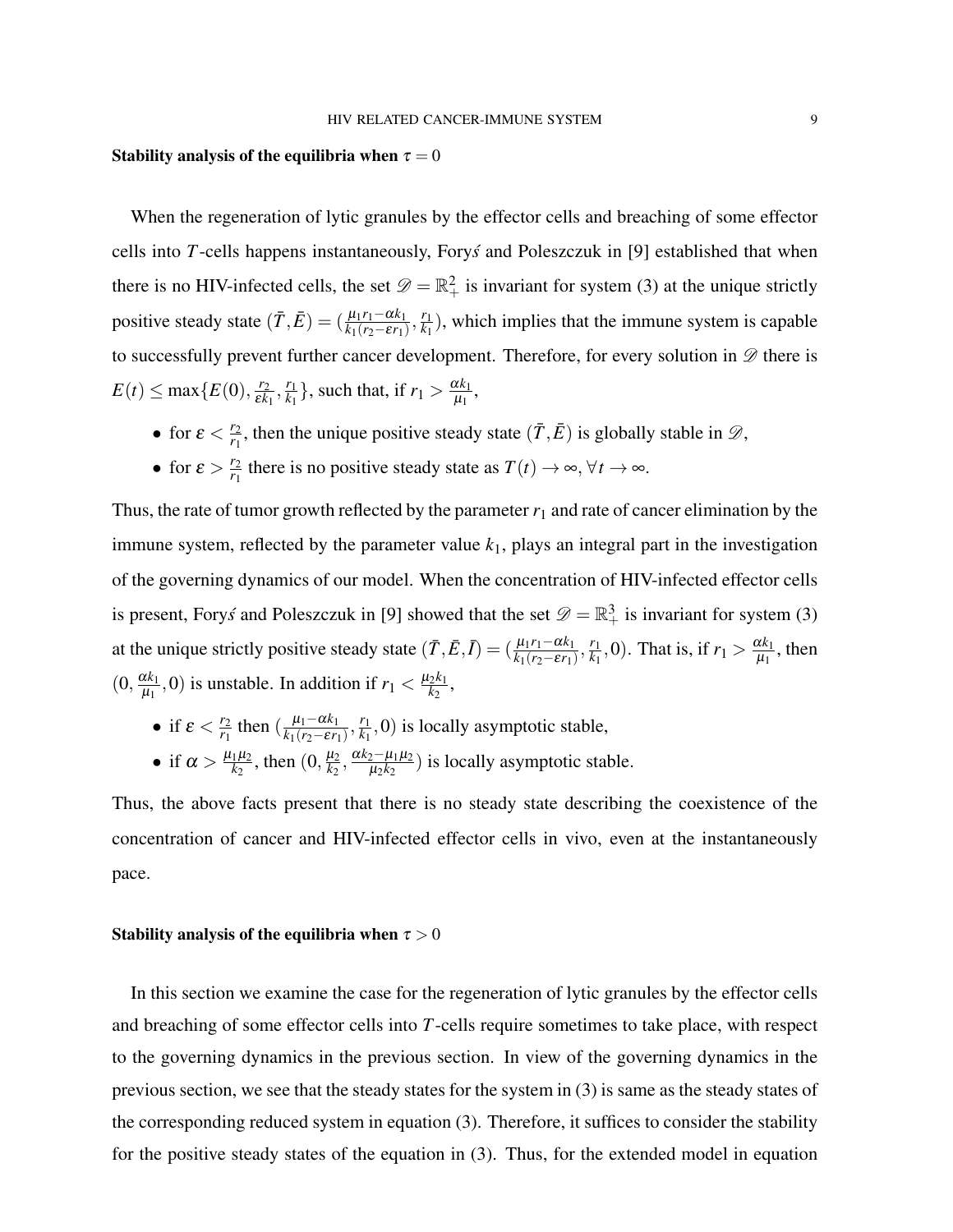(3), the jacobian matrix is

$$
\Delta(\lambda, \tau) = \begin{pmatrix} d_1 & 0 & 0 \\ 0 & d_2 & 0 \\ 0 & 0 & d_3 \end{pmatrix}
$$
  
+ 
$$
\begin{pmatrix} 0 & -k_1 \bar{T} & 0 \\ r_2 - r_1 + (1 - \varepsilon)r_1 \exp(-\lambda \tau) & -\mu_1 - k_1 \bar{T} + (1 - \varepsilon)k_1 \bar{T} \exp(-\lambda \tau) & -k_2 \bar{E} \\ 0 & 0 & k_2 \bar{E} - \mu_2 \end{pmatrix}
$$
  
= 
$$
\begin{pmatrix} d_1 & -k_1 \bar{T} & 0 \\ r_2 - r_1 + (1 - \varepsilon)r_1 \exp(-\lambda \tau) & d_2 - (\mu_1 + k_1 \bar{T} - (1 - \varepsilon)k_1 \bar{T} \exp(-\lambda \tau)) & -k_2 \bar{E} \\ 0 & 0 & d_3 - (\mu_2 - k_2 \bar{E}) \end{pmatrix}
$$

Hence, the characteristic matrix for the steady state for cancer-immune system interactions with the concentration of HIV-infected effector cells is

.

$$
det(\Delta(\lambda, \tau)) = (d_1 - \lambda)[(d_2 - (\mu_1 + k_1 \bar{T} - (1 - \varepsilon)k_1 \bar{T} \exp(-\lambda \tau)) - \lambda](d_3 - (\mu_2 - k_2 \bar{E})) - \lambda) + k_1 \bar{T}[(r_2 - r_1 + (1 - \varepsilon)r_1 \exp(-\lambda \tau)](d_3 - (\mu_2 - k_2 \bar{E})) - \lambda),
$$

in which we let

(30) 
$$
W(\lambda, \tau) = \det(\Delta(\lambda, \tau)) = (d_3 - (\mu_2 - k_2 \bar{E})) - \lambda)W_2(\lambda, \tau),
$$

$$
W_2(\lambda, \tau) = P(\lambda) + Q(\lambda) \exp(-\lambda \tau),
$$

where  $W_2$  denotes the characteristic quasi-polynomial for the reduced two-variable system in (3) with  $I \equiv 0$ ,

$$
P(\lambda) = (d_1 - \lambda)(d_2 - (\mu_1 + k_1 \bar{T}) - \lambda) + (r_2 - r_1)k_1 \bar{T},
$$
  
=  $\lambda^2 + (\mu_1 + k_1 \bar{T} - (d_1 + d_2))\lambda + (r_2 - r_1)k_1 \bar{T} + d_1 d_2.$ 

and

$$
Q(\lambda) = k_1 \overline{T} (1 - \varepsilon)(-\lambda + r_1),
$$
  
=  $-k_1 \overline{T} \lambda + \varepsilon k_1 \overline{T} \lambda + r_1 k_1 \overline{T} - \varepsilon r_1 k_1 \overline{T}.$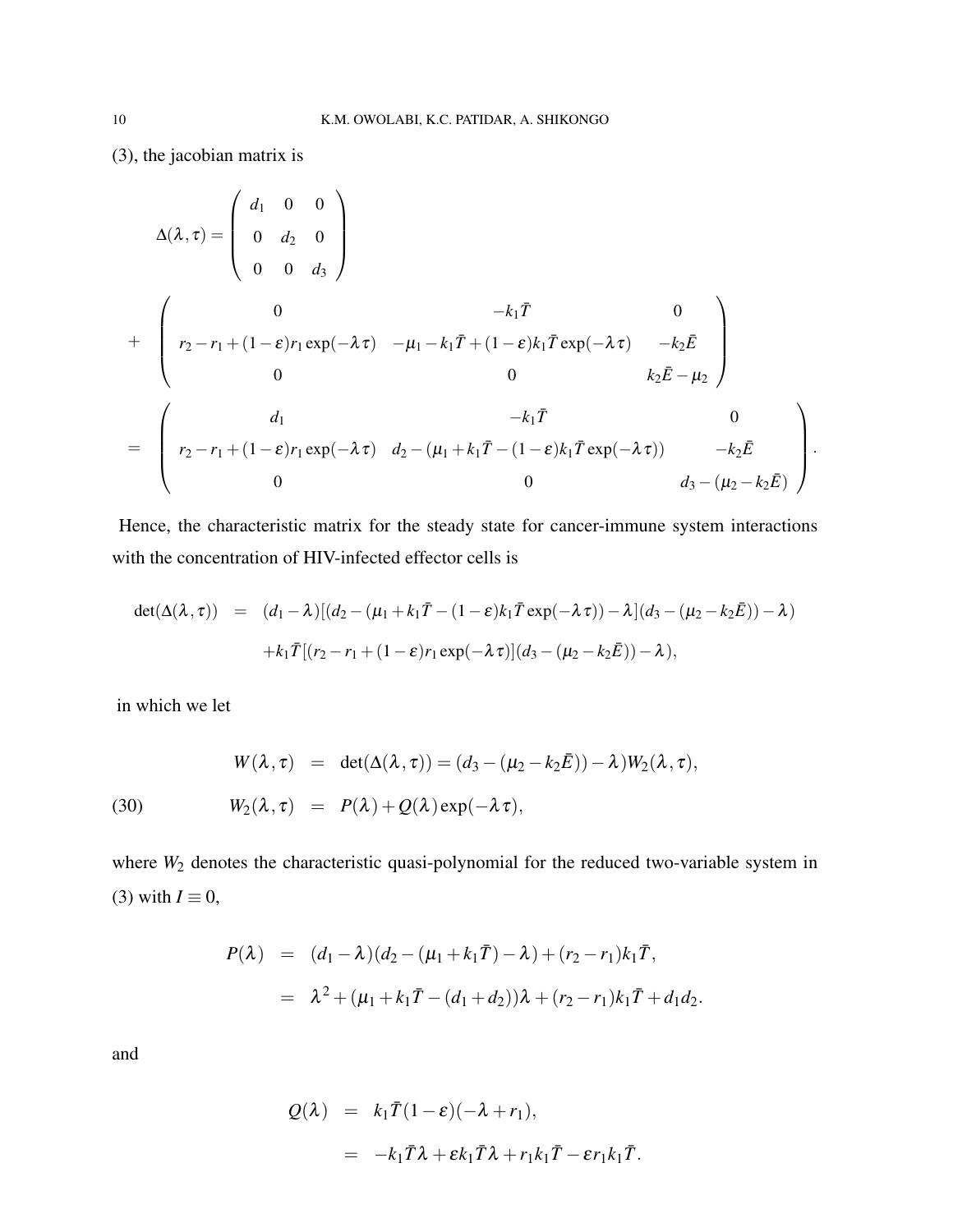Since  $\exp(-\lambda \tau) > 0$  for all values of  $\lambda$  and  $\tau$ , then we have

$$
P(\lambda)+Q(\lambda)=\lambda^2+(\mu_1+\varepsilon k_1\overline{T}-(d_1+d_2))\lambda+r_2k_1\overline{T}-\varepsilon r_1k_1\overline{T}+d_1d_2.
$$

However, the Routh-Hurwitz criteria requires that, all the roots of (30) have negative real parts. This implies that

$$
(d_3 - (\mu_2 - k_2 \bar{E})) > 0
$$
,  $(\mu_1 + \varepsilon k_1 \bar{T} - (d_1 + d_2)) > 0$  and  $r_2 k_1 \bar{T} - \varepsilon r_1 k_1 \bar{T} + d_1 d_2 > 0$ ,

which is equivalent to

$$
\mu_2 < k_2 \bar{E} - d_3, \ (\mu_1 + \varepsilon k_1 \bar{T}) > d_1 + d_2, \ r_2 k_1 \bar{T} + d_1 d_2 > \varepsilon r_1 k_1 \bar{T}.
$$

This enable us to obtain the following results.

Corollary 2.1. *If*  $r_2k_1\overline{T}$  +  $d_1d_2 > \varepsilon r_1k_1\overline{T}$  and

•  $\mu_2 < k_2 \bar{E} - d_3$ , then if  $(\frac{\mu_1 - \alpha k_1}{k_1 (r_2 - \varepsilon r_1)}$  $\frac{\mu_1 - \alpha k_1}{k_1(r_2 - \varepsilon r_1)}, \frac{r_1}{k_1}$  $\frac{r_1}{k_1}$ ) *is stable as a steady state in the two-variable system, then*  $\left(\frac{\mu_1 - \alpha k_1}{k_1 (r_2 - \varepsilon r_1)}\right)$  $\frac{\mu_1 - \alpha k_1}{k_1(r_2 - \varepsilon r_1)}, \frac{r_1}{k_1}$  $\frac{r_1}{k_1}$ ,0) *is stable as a steady state for system in equation (3)*,

• 
$$
\mu_2 > k_2 \bar{E} - d_3
$$
, then  $\left(\frac{\mu_1 - \alpha k_1}{k_1 (r_2 - \varepsilon r_1)}, \frac{r_1}{k_1}, 0\right)$  is unstable.

Since there is no steady state describing the coexistence of the tumor cells with the HIV infection in vivo and in view of the results in Corollary (), we see that the steady states for the system in (3) under the governing dynamics are the same as for the governing dynamics without the infection, then in the next section it suffices to examine the existence of Hopf bifurcation for the reduced (two-variable) system in equation (3).

### Existence of Hopf bifurcation

If  $r_2 k_1 \bar{T}_3 + d_1 d_2 > \varepsilon r_1 k_1 \bar{T}_3$ , then  $\left(\frac{\mu_1 - \alpha k_1}{k_1 (r_2 - \varepsilon r_1)}\right)$  $\frac{\mu_1 - \alpha k_1}{k_1(r_2 - \varepsilon r_1)}, \frac{r_1}{k_1}$  $\frac{r_1}{k_1}$ ) is stable for  $\tau = 0$ . Therefore, for stability switches we follow the ideas from Cooke and Driessche in [5], that the necessary condition for stability switches is the existence of purely imaginary eigenvalue

$$
\lambda = i\omega, \omega > 0
$$
 for some threshold value  $\tau_{th}$ .

If  $i\omega$  is an eigenvalue for  $\tau_{th}$ , then

$$
W_2(i\omega, \tau_{th}) = 0 \Rightarrow P(i\omega) = -Q(i\omega) \exp(i\omega \tau_{th})
$$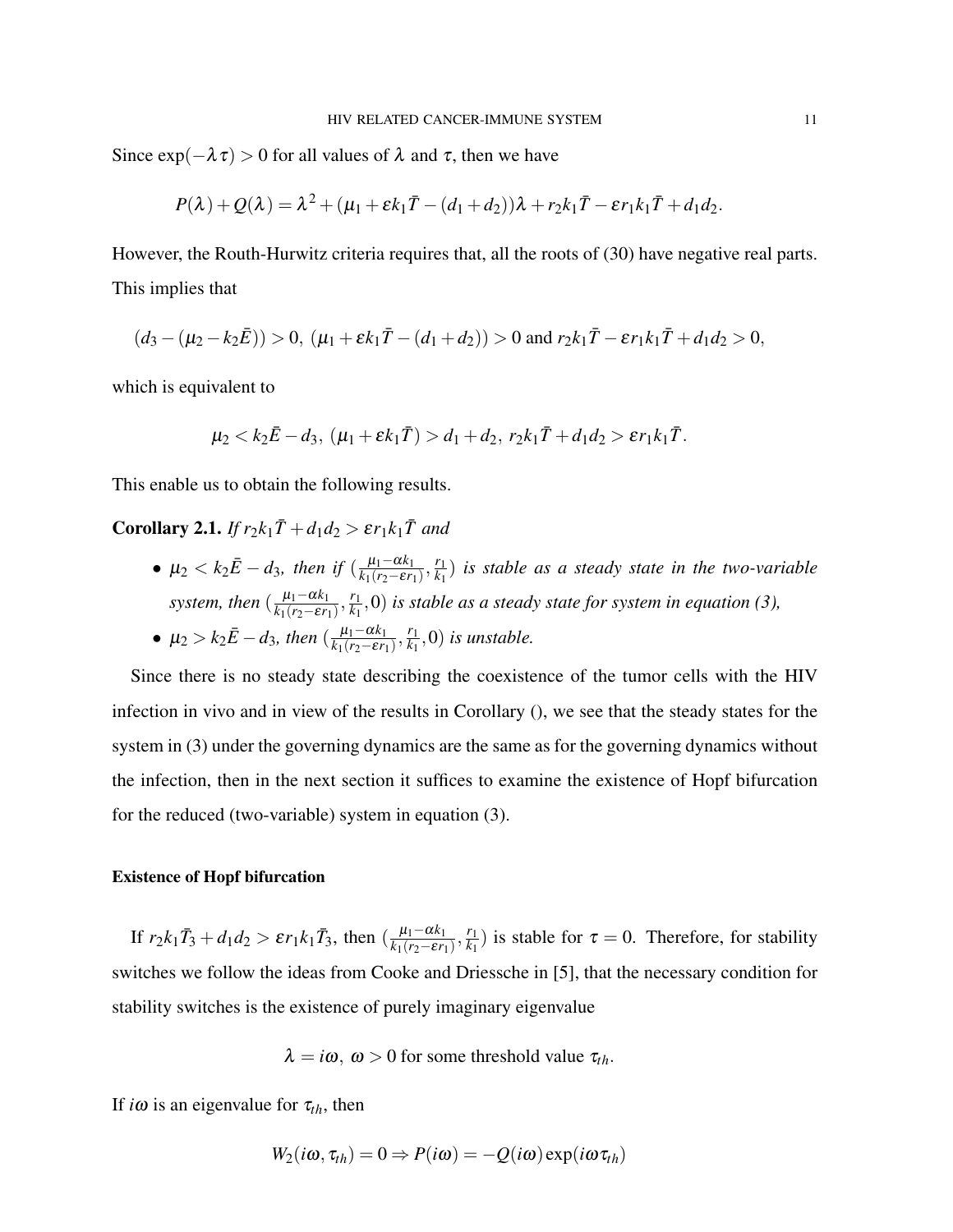which implies

$$
||P(i\omega)|| = ||Q(i\omega)||.
$$

Defining

$$
F(\omega) = ||P(i\omega)||^2 - ||Q(i\omega)||^2,
$$

where

$$
F(y) = y^2 + Ay + B, y = \omega^2,
$$

$$
A = \varepsilon (2 - \varepsilon) k_1^2 \bar{T}^2 + 2(\mu_1 - r_2 + r_1) k_1 \bar{T} + \mu_1^2 - 2(\mu_1 + k_1 \bar{T}) d_1 d_2 + d_1^2 d_2^2 > 0,
$$
  
\n
$$
B = (r_2 - r_1 (2 - \varepsilon)) (r_2 - r_1 \varepsilon) k_1^2 \bar{T}^2 > 0,
$$

if  $r_2 - r_1 \varepsilon > 0$ ,  $\varepsilon < 1$ , and if

- $r_2 r_1(2 \varepsilon) > 0$ , then there is no positive roots of *F*.
- $r_2 r_1(2 \varepsilon) < 0$ , then *F* has exactly one positive root  $\bar{y}$ .

These above two facts enable us to state the following results.

**Theorem 2.1.** Assume that the steady state  $\left(\frac{\mu_1 - \alpha k_1}{k_1 + k_2}\right)$  $\frac{\mu_1 - \alpha k_1}{k_1(r_2 - \varepsilon r_1)}, \frac{r_1}{k_1}$  $\frac{r_1}{k_1}$ ) *exists. Then if* 

- $r_2 r_1(2 \varepsilon) > 0$ , then  $(\overline{T}, \overline{E})$  *is stable for any positive delay*  $\tau > 0$ *.*
- $r_2 r_1(2-\varepsilon) < 0$ , then there exists the threshold dealy  $\tau_{th} > 0$  such that  $(\bar{T}, \bar{E})$  is stable *for*  $\tau < \tau_{th}$ *, loses stability at*  $\tau = \tau_{th}$  *in which Hopf bifurcation occurs.*

**Remark 2.1.** *From the analysis presented above it is obvious that the state*  $(\frac{\mu_1 - \alpha k_1}{k_1(r_2 - s r_1)})$  $\frac{\mu_1 - \alpha k_1}{k_1(r_2 - \varepsilon r_1)}, \frac{r_1}{k_1}$  $\frac{r_1}{k_1}, 0)$ *cannot recover stability for larger values of* τ*.*

## 3. Derivation and analysis of the numerical method

In this section, we describe the derivation of the fitted numerical method for solving the system in equation (3). We determine an approximation to the derivatives of the functions  $T(t, x)$ ,  $E(t, x)$  and  $I(t, x)$  with respect to the spatial variable *x*.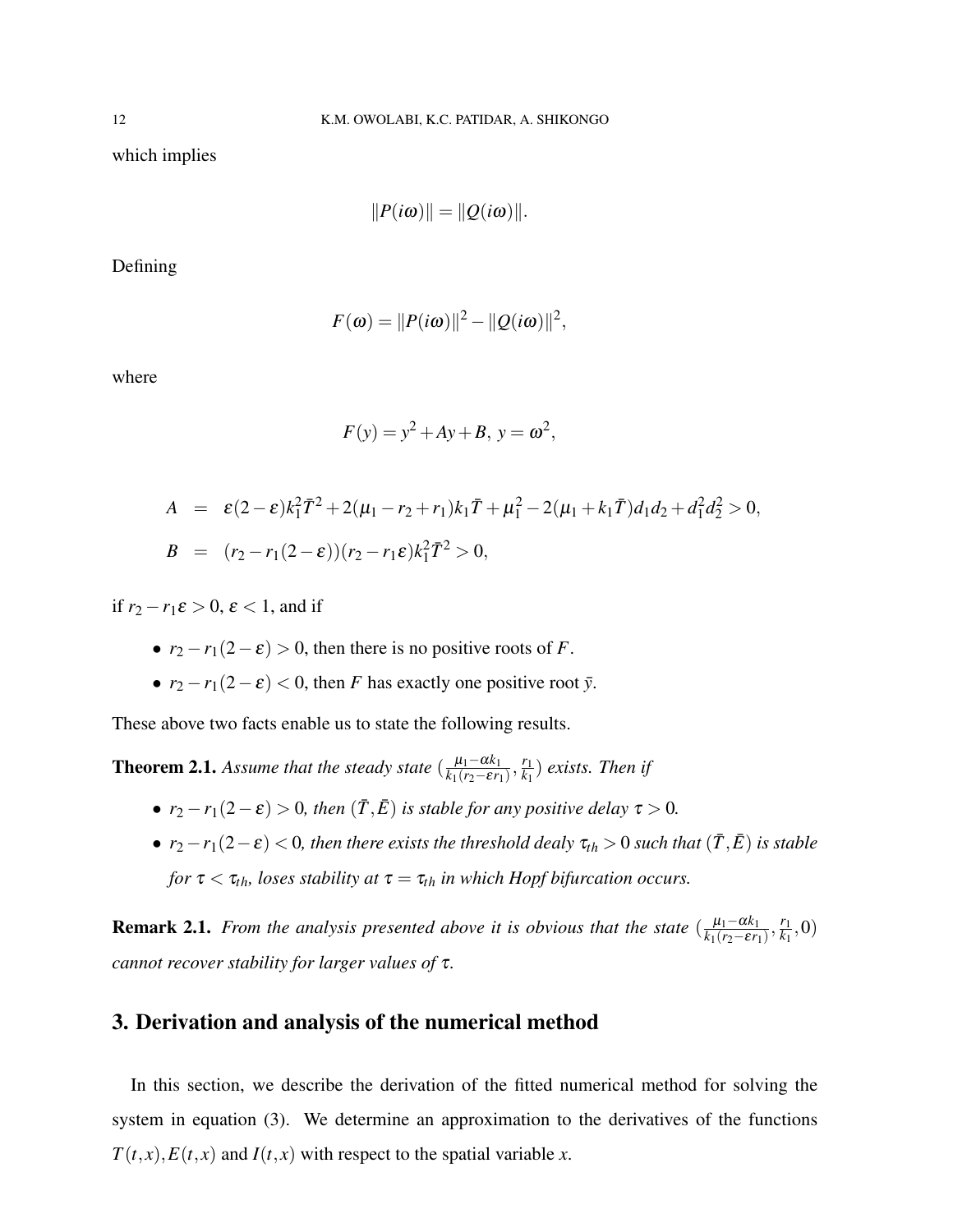Let  $N_x$  be a positive integer. Discretize the interval  $[0, x_f]$  through the points

$$
x_0 = 0 < x_1 < x_2 < \cdots < x_{N_x} = x_f,
$$

where the step-size  $\Delta x = x_{j+1} - x_j = x_f/N_x$ ,  $j = 0, 1, ..., N_x$ . Let  $\mathcal{T}_j(t), \mathcal{E}_j(t), \mathcal{F}_j(t)$  denote the numerical approximations of  $T(t, j)$ ,  $E(t, j)$ ,  $I(t, j)$ , then we approximate the second order spatial derivative terms by

$$
\Delta T(t, x_j) \approx \frac{\mathcal{T}_{j+1} - 2\mathcal{T}_j + \mathcal{T}_{j-1}}{\phi_T^2}, \, \Delta E(t, x_j) \approx \frac{\mathcal{E}_{j+1} - 2\mathcal{E}_j + \mathcal{E}_{j-1}}{\phi_E^2}, \, \Delta I(t, x_j) \approx \frac{\mathcal{I}_{j+1} - 2\mathcal{I}_j + \mathcal{I}_{j-1}}{\phi_j^2},
$$
\n(31)

where

$$
\phi_T^2 = \frac{(\exp(\sigma_T \Delta x) - 1)}{\sigma_T}, (\phi_E)_j = \frac{4}{\sigma_E^2} \sinh^2\left(\frac{\sigma_E \Delta x}{2}\right), \phi_I = \frac{4}{\sigma_I^2} \sinh^2\left(\frac{\sigma_I \Delta x}{2}\right),
$$

and

$$
\sigma_T = \sqrt{\frac{r_1}{d_1}}, \ \sigma_E = \sqrt{\frac{\mu_1}{d_2}}, \ \sigma_I = \sqrt{\frac{\mu_2}{d_3}}.
$$

It is not that difficult to see that  $\phi_T \to \Delta x$ ,  $\phi_E \to \Delta x$  and  $\phi_I \to \Delta x$ , as  $\Delta x \to 0$ .

Let  $N_t$  be a positive integer and  $\Delta t = H/Nt$  where  $0 < t < H$ . Discretizing the time interval  $[0,H]$  through the points

$$
0=t_0
$$

where

$$
t_{n+1}-t_n=\Delta t, n=0,1,\ldots,(N_t-1).
$$

We approximate the time derivative at  $t_n$  by

$$
(32) \qquad \frac{d\mathcal{I}_j(t_n)}{dt} \approx \frac{\mathcal{I}_j^{n+1} - \mathcal{I}_j^n}{\psi_T}, \ \frac{d\mathcal{E}_j(t_n)}{dt} \approx \frac{\mathcal{E}_j^{n+1} - \mathcal{E}_j^n}{\psi_E}, \ \frac{d\mathcal{I}_j(t_n)}{dt} \approx \frac{\mathcal{I}_j^{n+1} - \mathcal{I}_j^n}{\psi_I},
$$

where

$$
\psi_T = (1 - \exp(-r_1\Delta t) - 1)/r_1
$$
,  $\psi_E = (\exp(\mu_1\Delta t) - 1)/\mu_1$ ,  $\psi_I = (\exp(\mu_2\Delta t) - 1)/\mu_2$ ,

where we see that  $\psi_T \to \Delta t$ ,  $\psi_E \to \Delta t$  and  $\psi_I \to \Delta t$  as  $\Delta t \to 0$ .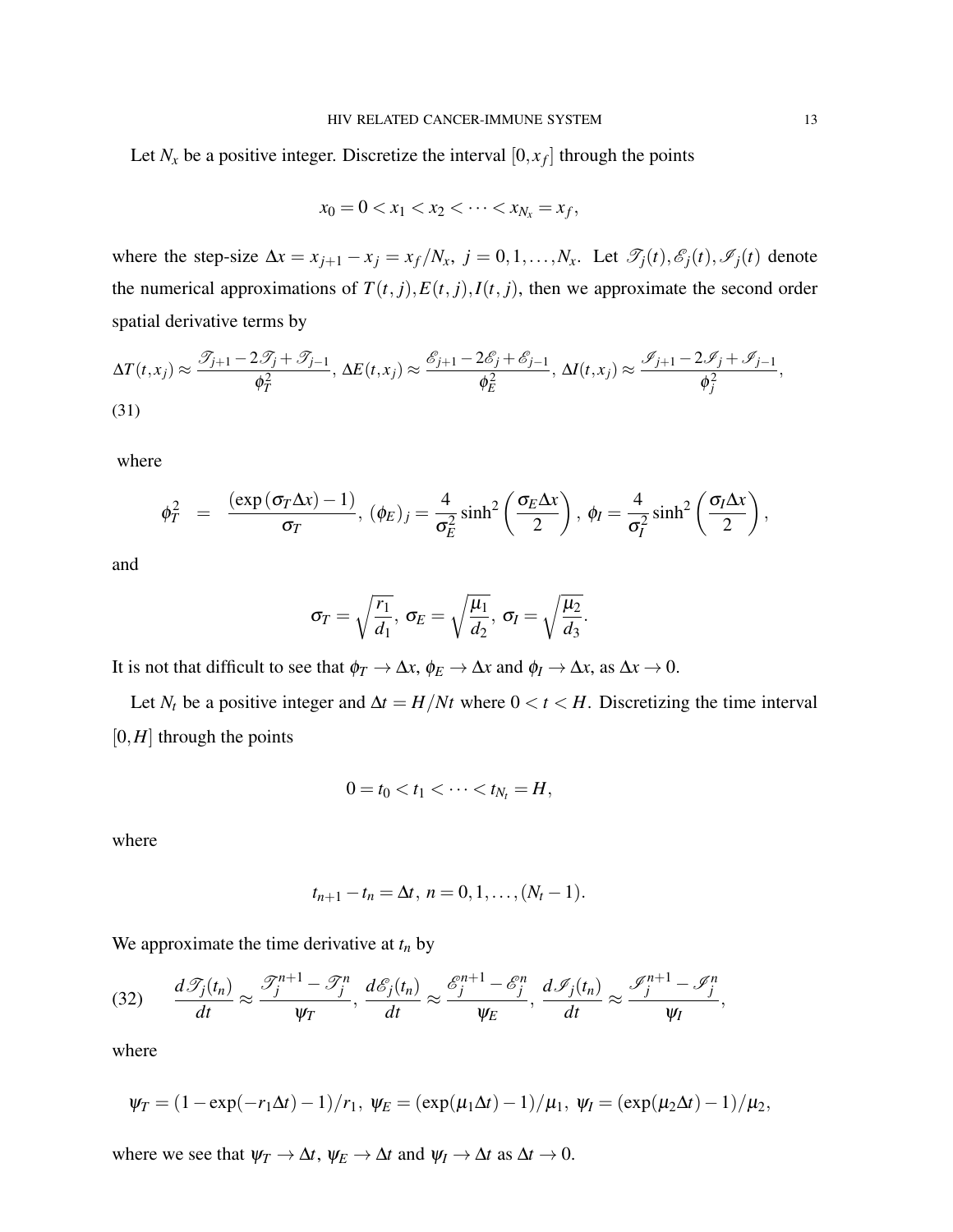The denominator functions in (31) and (32) are used explicitly to remove the inherent stiffness in the central finite derivatives parts and are derived by using the theory of nonstandard finite difference methods, see, e.g., [15, 19, 20] and references therein.

Combining the equation (31) for the spatial derivatives with equation (32) for time derivatives, we obtain

$$
\frac{\mathcal{I}_{j}^{n+1}-\mathcal{I}_{j}^{n}}{\psi_{T}} = d_{1} \frac{\mathcal{I}_{j+1}^{n+1}-2\mathcal{I}_{j}^{n+1}+\mathcal{I}_{j-1}^{n+1}}{\phi_{T}^{2}} + r_{1} \mathcal{I}_{j}^{n} - k_{1} \mathcal{I}_{j}^{n} \mathcal{E}_{j}^{n},
$$
\n
$$
\frac{\mathcal{E}_{j}^{n+1}-\mathcal{E}_{j}^{n}}{\psi_{E}} = d_{2} \frac{\mathcal{E}_{j+1}^{n+1}-2\mathcal{E}_{j}^{n+1}+\mathcal{E}_{j-1}^{n+1}}{\phi_{E}^{2}} + r_{2} \mathcal{I}_{j}^{n} - \mu_{1} \mathcal{E}_{j}^{n} - k_{1} \mathcal{I}_{j}^{n} \mathcal{E}_{j}^{n} + (1-\varepsilon) k_{1} (\mathcal{H}_{T})_{j}^{n} (\mathcal{H}_{E})_{j}^{n}
$$
\n
$$
-k_{2}' \mathcal{E}_{j}^{n} \mathcal{I}_{j}^{n} + \alpha,
$$
\n
$$
\frac{(33)_{n+1}}{\psi_{I}} - \mathcal{I}_{j}^{n} = d_{3} \frac{\mathcal{I}_{j+1}^{n+1}-2\mathcal{I}_{j}^{n+1}+\mathcal{I}_{j-1}^{n+1}}{\phi_{I}^{2}} + k_{2} \mathcal{E}_{j}^{n} \mathcal{I}_{j}^{n} - \mu_{2} \mathcal{I}_{j}^{n},
$$
\n
$$
\mathcal{I}_{1}^{n} = \mathcal{I}_{-1}^{n}, \mathcal{I}_{1}^{n} = \mathcal{I}_{-1}^{n}, \mathcal{I}_{1}^{n} = \mathcal{I}_{-1}^{n}, \text{ and } \mathcal{I}_{N_{x}}^{n} = \mathcal{I}_{N_{x}-1}^{n}, \mathcal{I}_{N_{x}}^{n} = \mathcal{I}_{N_{x}-1}^{n}, \mathcal{I}_{N_{x}}^{n} = \mathcal{I}_{N_{x}-1}^{n},
$$
\n
$$
\mathcal{E}_{j}^{0} = 780, \mathcal{I}_{j}^{0} = 10, \mathcal{I}_{j}^{0} = 10.
$$

where

(34) 
$$
(\mathcal{H}_T)^n_j \approx T(t_n - \tau, x_j) \text{ and } (\mathcal{H}_E)^n_j \approx E(t_n - \tau, x_j),
$$

are the history functions corresponding to the equations in *T* and *E* for  $j = 1, 2, ..., N<sub>x</sub> - 1$ ,  $n = 0, 1, \ldots, N_t - 1.$ 

The system in equation (33) can be further be simplified as

$$
-\frac{d_1}{\phi_f^2} \mathcal{F}_{j-1}^{n+1} + \left(\frac{1}{\psi_f} + \frac{2d_1}{\phi_f^2}\right) \mathcal{F}_{j}^{n+1} - \frac{d_1}{\phi_f^2} \mathcal{F}_{j+1}^{n+1} = \left(\frac{1}{\psi_f} + r_1\right) \mathcal{F}_{j}^{n} - k_1 \mathcal{F}_{j}^{n} \mathcal{E}_{j}^{n},
$$
\n
$$
-\frac{d_2}{\phi_E^2} \mathcal{E}_{j-1}^{n+1} + \left(\frac{1}{\psi_E} + \frac{2d_2}{\phi_E^2}\right) \mathcal{E}_{j}^{n+1} - \frac{d_2}{\phi_E^2} \mathcal{E}_{j+1}^{n+1} = r_2 \mathcal{F}_{j}^{n}
$$
\n
$$
+\left(\frac{1}{\psi_E} - \mu_1\right) \mathcal{E}_{j}^{n} - k_1 \mathcal{F}_{j}^{n} \mathcal{E}_{j}^{n} + (1 - \varepsilon) k_1 (\mathcal{H}_{T})_{j}^{n} (\mathcal{H}_{E})_{j}^{n} - k_2' \mathcal{E}_{j}^{n} \mathcal{F}_{j}^{n} + \alpha,
$$
\n
$$
-\frac{d_3}{\phi_f^2} \mathcal{F}_{j-1}^{n+1} + \left(\frac{1}{\psi_f} + \frac{2d_3}{\phi_f^2}\right) \mathcal{F}_{j}^{n} - \frac{d_3}{\phi_f^2} \mathcal{F}_{j+1}^{n+1} = k_2 \mathcal{E}_{j}^{n} \mathcal{F}_{j}^{n} + \left(\frac{1}{\psi_f} - \mu_2\right) \mathcal{F}_{j}^{n}.
$$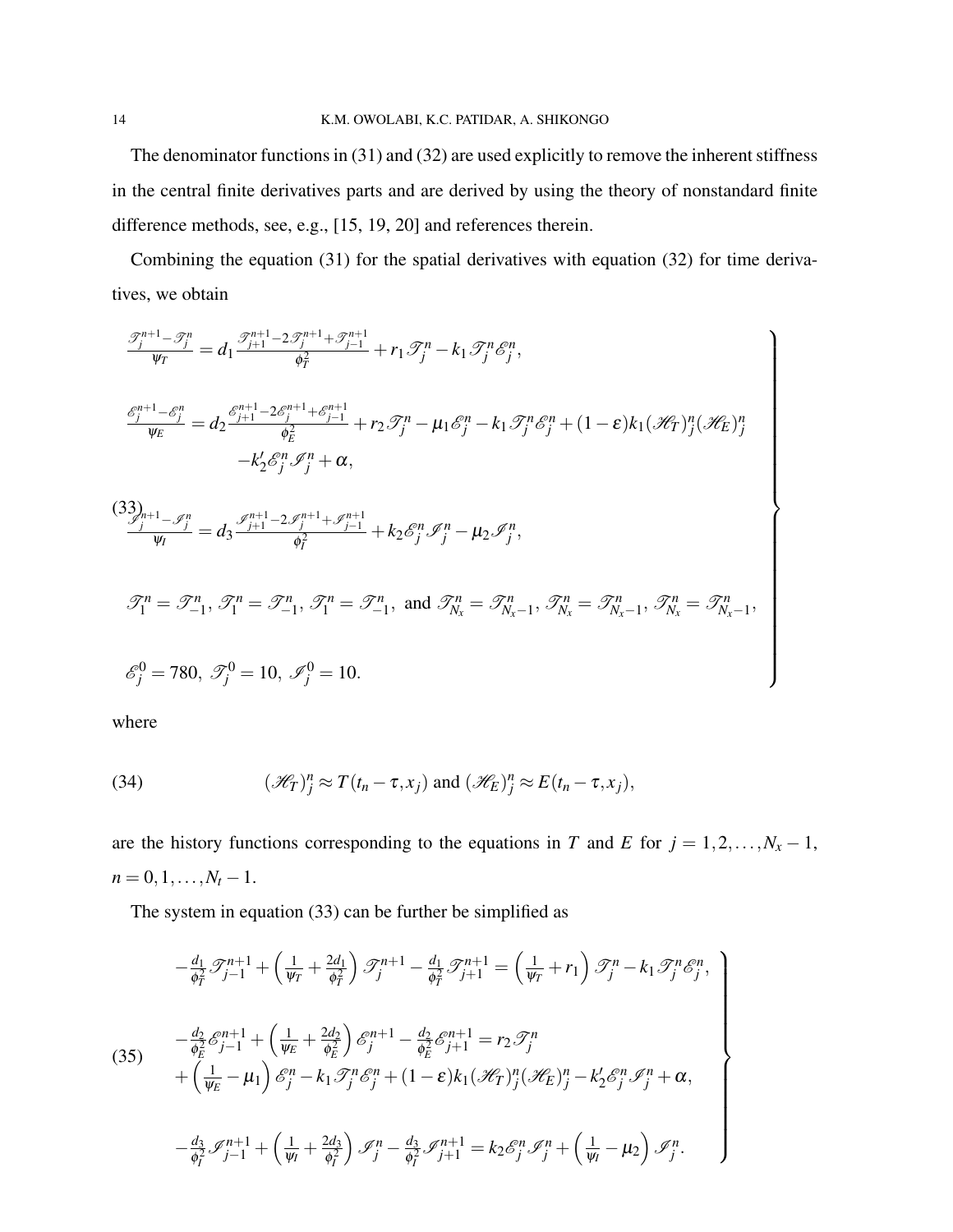Consequently, the system in equation (35) can be written as a tridiagonal system given by

(36)  
\n
$$
A_T \mathcal{I}_j^{n+1} = \left(\frac{1}{\psi_T} + r_1\right) \mathcal{I}_j^n - k_1 \mathcal{I}_j^n \mathcal{E}_j^n,
$$
\n
$$
A_E \mathcal{E}_j^{n+1} = r_2 \mathcal{I}_j^n + \left(\frac{1}{\psi_E} - \mu_1\right) \mathcal{E}_j^n - k_1 \mathcal{I}_j^n \mathcal{E}_j^n + (1 - \varepsilon) k_1 (\mathcal{H}_T)_j^n (\mathcal{H}_E)_j^n
$$
\n
$$
-k_2' \mathcal{E}_j^n \mathcal{I}_j^n + \alpha,
$$
\n
$$
A_I \mathcal{I}_j^{n+1} = k_2 \mathcal{E}_j^n \mathcal{I}_j^n + \left(\frac{1}{\psi_I} - \mu_2\right) \mathcal{I}_j^n,
$$

$$
A_I \mathscr{I}_j^{n+1} = k_2 \mathscr{E}_j^n \mathscr{I}_j^n + \left(\frac{1}{\psi_I} - \mu_2\right) \mathscr{I}_j^n,
$$

where  $j = 1, ..., N<sub>x</sub> - 1, n = 0, ..., N<sub>t</sub> - 1$  and

$$
A_T = \text{Tri}\left(-\frac{d_1}{\phi_T)^2}, \frac{1}{\psi_T} + \frac{2d_1}{\phi_T^2}, -\frac{d_1}{\phi_T^2}\right), A_E = \text{Tri}\left(\frac{d_2}{\phi_E^2}, \frac{1}{\psi_E} + \frac{2d_2}{\phi_E^2}, \frac{d_2}{\phi_E^2}\right),
$$
  

$$
A_I = \text{Tri}\left(-\frac{d_3}{\phi_I^2}, \frac{1}{\psi_I} + \frac{2d_3}{\phi_I^2}, -\frac{d_3}{\phi_I^2}\right).
$$

On the interval [0,  $\tau$ ] the delayed arguments  $t_n - \tau$  belong to  $[-\tau, 0]$ , and therefore the delayed variables in equation (36) are evaluated directly from the history functions  $T^0(t,x)$ ,  $E^0(t,x)$  as

(37) 
$$
(\mathcal{H}_T)^n_j \approx T^0(t_n - \tau, x_j) \text{ and } (\mathcal{H}_E)^n_j \approx E^0(t_n - \tau, x_j),
$$

and equation (36) becomes

(38)  
\n
$$
A_T \mathcal{F}_j^{n+1} = \left(\frac{1}{\psi_T} + r_1\right) \mathcal{F}_j^n - k_1 \mathcal{F}_j^n \mathcal{E}_j^n,
$$
\n
$$
A_E \mathcal{E}_j^{n+1} = r_2 \mathcal{F}_j^n + \left(\frac{1}{\psi_E} - \mu_1\right) \mathcal{E}_j^n - k_1 \mathcal{F}_j^n \mathcal{E}_j^n
$$
\n
$$
+ (1 - \varepsilon) k_1 T^0 (t_n - \tau, x_j) E^0 (t_n - \tau, x_j) - k_2' \mathcal{E}_j^n \mathcal{F}_j^n + \alpha,
$$
\n
$$
A_I \mathcal{F}_j^{n+1} = k_2 \mathcal{E}_j^n \mathcal{F}_j^n + \left(\frac{1}{\psi_I} - \mu_2\right) \mathcal{F}_j^n.
$$

Let *s* be the largest integer such that  $\tau_s \leq \tau$ . By using the system equation (38) we can compute  $\mathcal{F}_j^n$ ,  $\mathcal{E}_j^n$ ,  $\mathcal{F}_j^n$  for  $1 \le n \le s$ . Up to this stage, we interpolate the data

$$
(t_0, \mathscr{T}_j^0), (t_1, \mathscr{T}_j^1), \ldots, (t_s, \mathscr{T}_j^s)
$$
 and  $(t_0, \mathscr{E}_j^0), (t_1, \mathscr{E}_j^1), \ldots, (t_s, \mathscr{E}_j^s),$ 

using an interpolating cubic Hermite spline  $\varphi_i(t)$ . Then

$$
\mathcal{T}_j^n = \varphi_T(t_n, x_j) \text{ and } \mathcal{E}_j^n = \varphi_E(t_n, x_j),
$$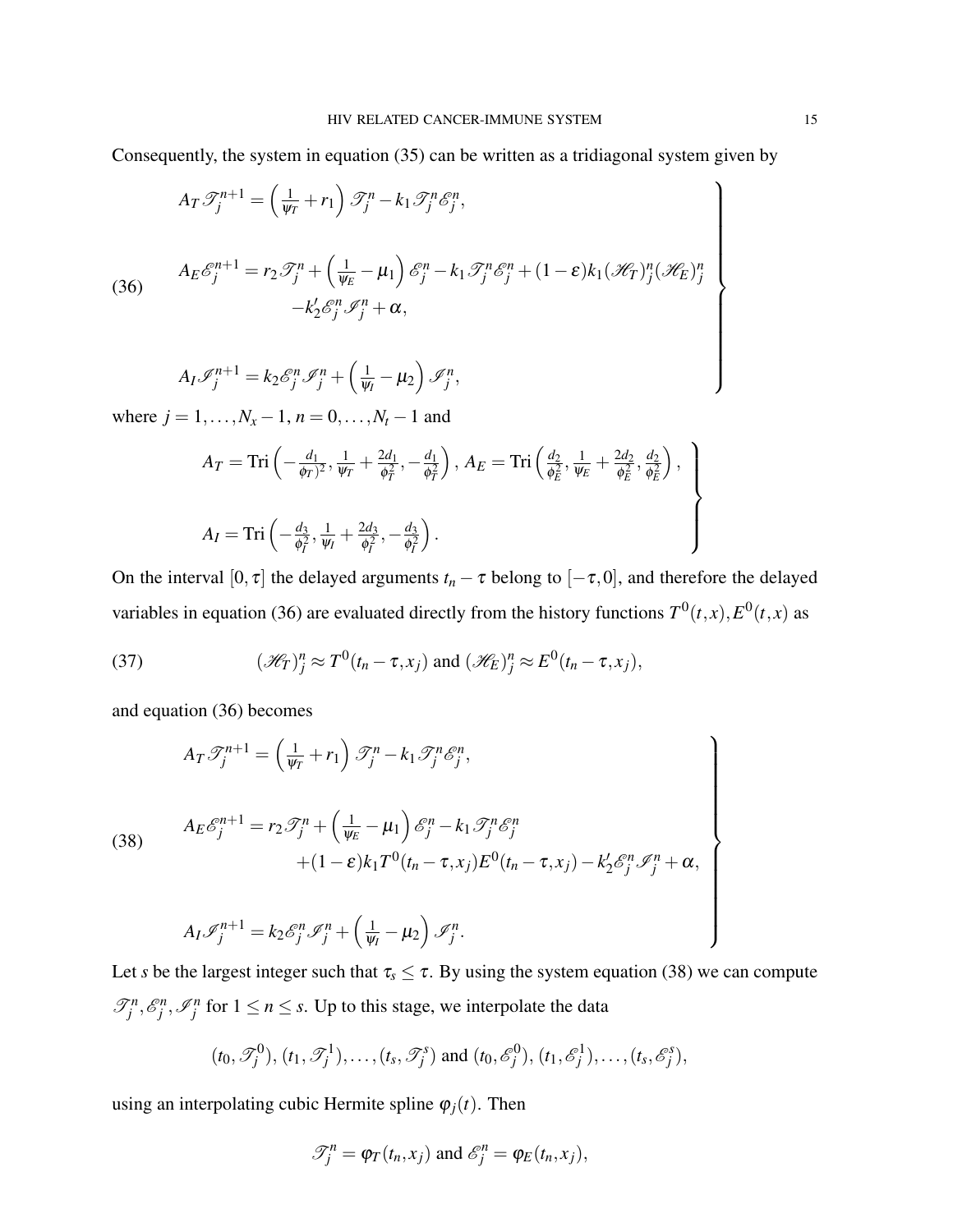for all  $n = 0, 1, ..., s$  and  $j = 1, 2, ..., N<sub>x</sub> - 1$ .

For  $n = s + 1, s + 2, \ldots, N_t - 1$ , when we move from level *n* to level  $n + 1$  we extend the definitions of the cubic Hermite spline  $\varphi_j(t)$  to the point  $(t_n + \Delta t, \mathcal{T}_j^n, \mathcal{E}_j^n)$ . Then the history terms  $(\mathcal{H}_T)^n_j$  and  $(\mathcal{H}_E)^n_j$  can be approximated by the functions  $\varphi_j(t_n - \tau)$  for  $n \geq s$ . This implies that,

(39) 
$$
(\mathscr{H}_T)^n_j \approx (\varphi_T)_j (t_n - \tau) \text{ and } (\mathscr{H}_E)^n_j \approx (\varphi_E)_j (t_n - \tau),
$$

and equation (33) becomes

$$
A_T \mathcal{T}_j^{n+1} = \left(\frac{1}{\psi_T} + r_1\right) \mathcal{T}_j^n - k_1 \mathcal{T}_j^n \mathcal{E}_j^n,
$$
  
\n
$$
(40) \quad A_E \mathcal{E}_j^{n+1} = r_2 \mathcal{T}_j^n + \left(\frac{1}{\psi_E} - \mu_1\right) \mathcal{E}_j^n - k_1 \mathcal{T}_j^n \mathcal{E}_j^n + (1 - \varepsilon) k_1 \varphi_T (t_n - \tau) \varphi_E (t_n - \tau)
$$
  
\n
$$
- k_2' \mathcal{E}_j^n \mathcal{I}_j^n + \alpha,
$$
  
\n
$$
A_I \mathcal{I}_j^{n+1} = k_2 \mathcal{E}_j^n \mathcal{I}_j^n + \left(\frac{1}{\psi_I} - \mu_2\right) \mathcal{I}_j^n,
$$

where

$$
\varphi_T(t_n-\tau)=[(\mathscr{H}_T)^n_1,(\mathscr{H}_T)^n_2\ldots,(\mathscr{H}_T)^n_{N_x-1}]',\ \varphi_E(t_n-\tau)=[(\mathscr{H}_E)^n_1,(\mathscr{H}_E)^n_2\ldots,(\mathscr{H}_E)^n_{N_x-1}]'.
$$

Our FOFDM is then consists of equations (33)-(41). Re-writing the scheme in (41) in a form of a system of equations

(41)  
\n
$$
A_T \mathscr{T} = F_T,
$$
\n
$$
A_E \mathscr{E} = F_E,
$$
\n
$$
A_I \mathscr{I} = F_I,
$$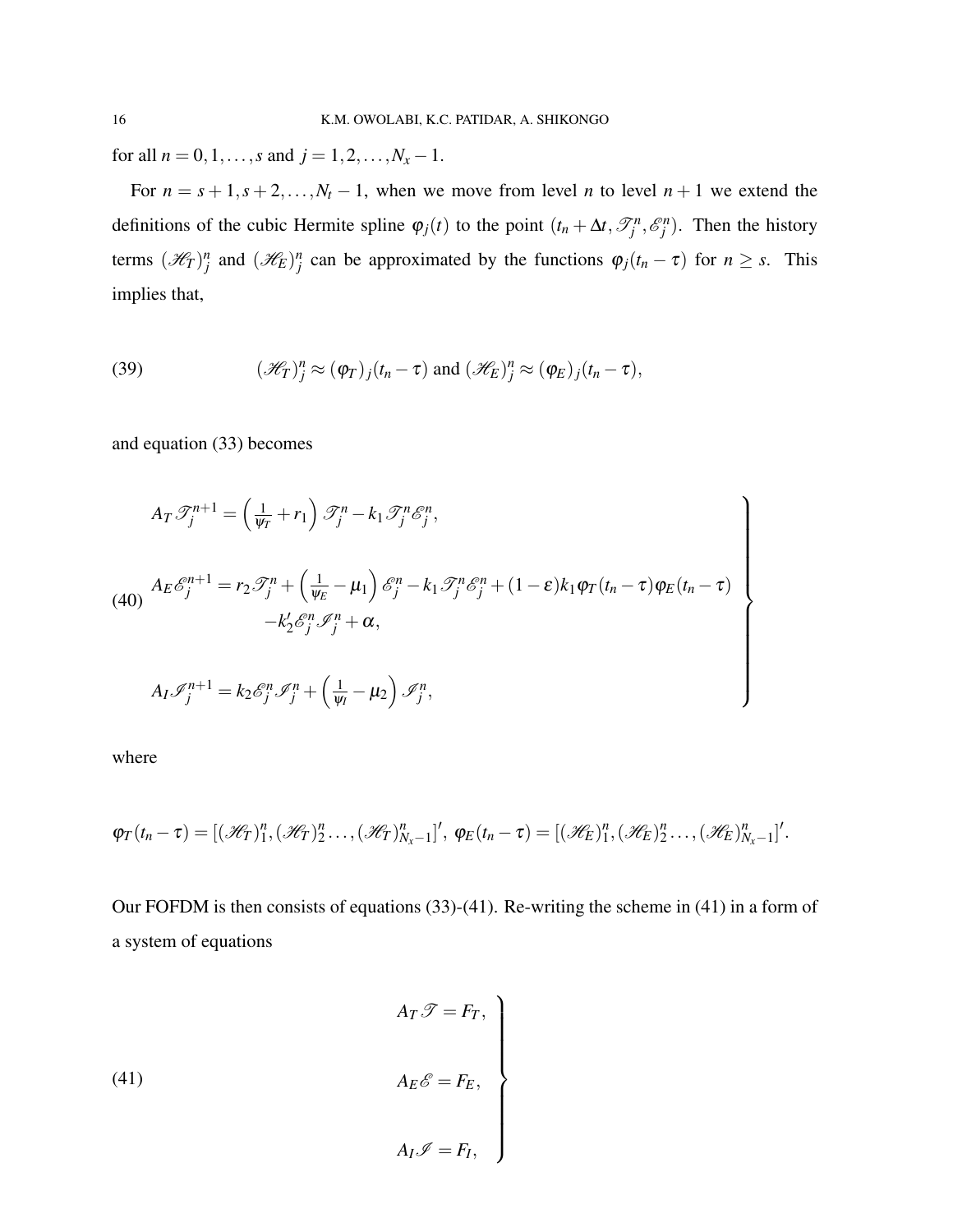we see that the local truncation errors  $(\zeta_T)^n_j$ ,  $(\zeta_E)^n_j$ ,  $(\zeta_f)^n_j$  are given by

(42)  
\n
$$
(\varsigma_T)^n_j = (A_T T)^n_j - (F_T)^n_j = (A_T (T - \mathcal{T}))^n_j,
$$
\n
$$
(\varsigma_E)^n_j = (A_E)^n_j - (F_E)^n_j = (A_E (E - \mathcal{E}))^n_j,
$$
\n
$$
(\varsigma_I)^n_j = (A_I I)^n_j - (F_I)^n_j = (A_I (I - \mathcal{I}))^n_j,
$$

$$
(\zeta_I)^n_j = (A_I I)^n_j - (F_I)^n_j = (A_I (I - \mathscr{I}))^n_j,
$$

Thus,

(43)  
\n
$$
\max_{n,j} |T_j^n - \mathcal{T}_j^n| \leq ||A_T^{-1}|| \max_{n,j} |\varsigma_T|,
$$
\n
$$
\max_{n,j} |E_j^n - \mathcal{E}_j^n| \leq ||A_E^{-1}|| \max_{n,j} |\varsigma_E|,
$$
\n
$$
\max_{n,j} |I_j^n - \mathcal{I}_j^n| \leq ||A_I^{-1}|| \max_{n,j} |\varsigma_I|,
$$

where

$$
\max_{n,j} |g_T| \leq \frac{\Delta t}{2} |T_{tt}(\xi, x_j)| + \frac{(\Delta x)^2}{12} |T_{xxxx}(t_n, \zeta)|,
$$
\n
$$
\max_{n,j} |g_E| \leq \frac{\Delta t}{2} |E_{tt}(\xi, x_j)| + \frac{(\Delta x)^2}{12} |E_{xxxx}(t_n, \zeta)|,
$$
\n
$$
\max_{n,j} |g_I| \leq \frac{\Delta t}{2} |I_{tt}(\xi, x_j)| + \frac{(\Delta x)^2}{12} |I_{xxxx}(t_n, \zeta)|,
$$

 $t_{n-1} \leq \xi \leq t_{n+1}, x_{j-1} \leq \zeta \leq x_{j+1}$  and by the result in [25], we obtain

(45) 
$$
||A_T^{-1}|| \leq \Xi_T,
$$

$$
||A_E^{-1}|| \leq \Xi_E,
$$

$$
||A_I^{-1}|| \leq \Xi_I.
$$

Using (46) and (45) into (43), we obtain the following results.

**Theorem 3.1.** *Let*  $F_T(x,t)$ ,  $F_F(x,t)$ ,  $F_I(x,t)$  *be sufficiently smooth functions so that*  $T(x,t), E(x,t), I(x,t) \in C^{1,2}([1,N_x] \times [1,N_t]).$  Let  $(\mathcal{T}_j^n, \mathcal{E}_j^n, \mathcal{I}_j^n), j = 1,2,...S_x, n = 1,2,...N_t$  be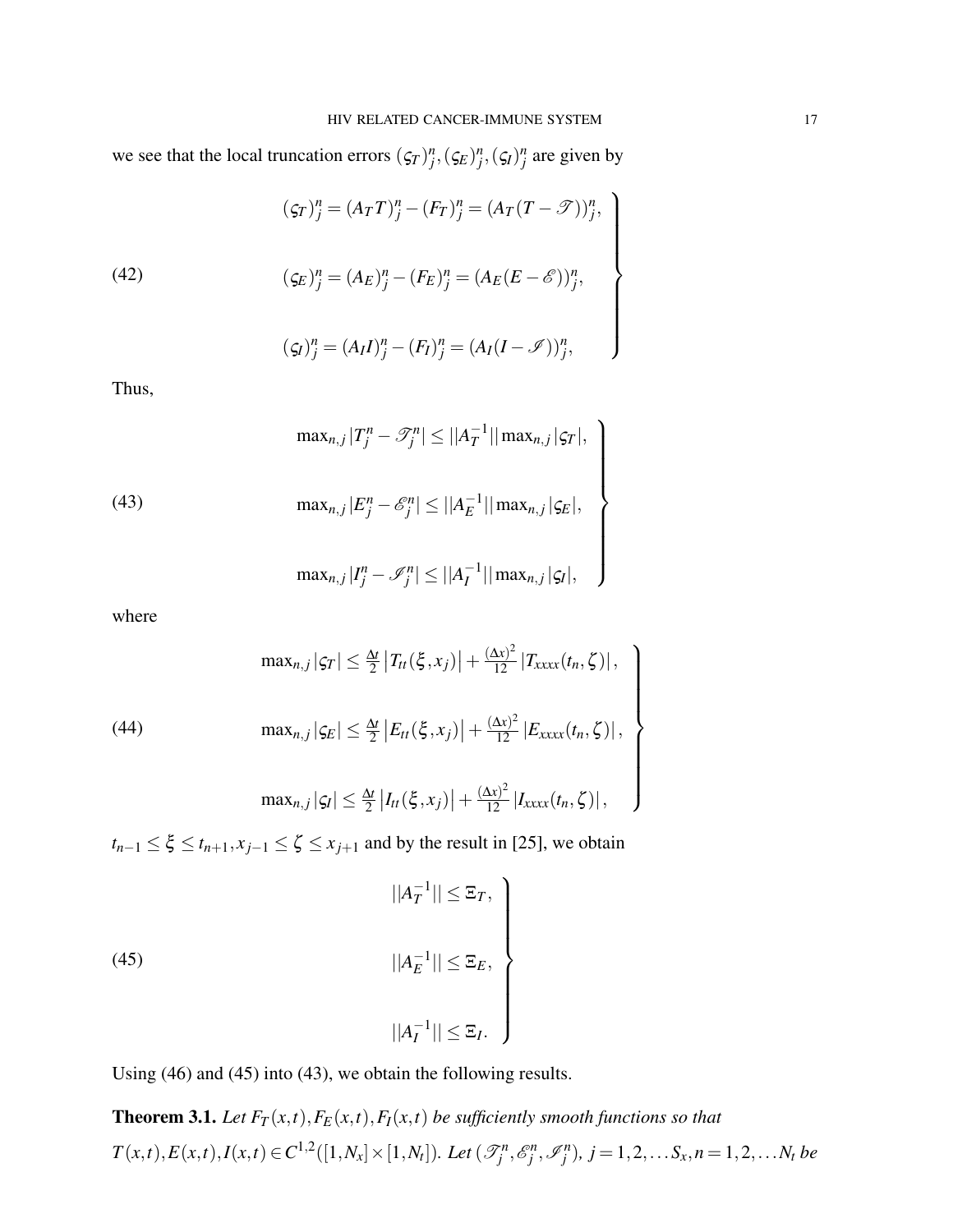the approximate solutions to (3), obtained using the FOFDM with  $\mathscr{T}^0_j = T^0_j$ ,  $\mathscr{E}^0_j = E^0_j$ ,  $\mathscr{I}^0_j = I^0_j$ ,. *Then there exists*  $\Xi_T$ ,  $\Xi_E$ ,  $\Xi_I$  *independent of the step sizes*  $\Delta t$  *and*  $\Delta x$  *such that* 

$$
\max_{n,j} |T_j^n - \mathcal{T}_j^n| \leq \mathbb{E}_T[\frac{\Delta t}{2} |T_{tt}(\xi, x_j)| + \frac{(\Delta x)^2}{12} |T_{xxxx}(t_n, \zeta)|],
$$
\n
$$
\max_{n,j} |E_j^n - \mathcal{E}_j^n| \leq \mathbb{E}_E[\frac{\Delta t}{2} |E_{tt}(\xi, x_j)| + \frac{(\Delta x)^2}{12} |E_{xxxx}(t_n, \zeta)|],
$$
\n
$$
\max_{n,j} |T_j^n - \mathcal{I}_j^n| \leq \mathbb{E}_I[\frac{\Delta t}{2} |I_{tt}(\xi, x_j)| + \frac{(\Delta x)^2}{12} |I_{xxxx}(t_n, \zeta)|].
$$

Hence, we conclude our analysis with the following result.

Theorem 3.2. (Fatunla [8], Trefethen [26]) *A difference scheme is said to be convergent if and only if it is consistent and stable.*

## 4. Numerical results and discussions

Taking the diffusion constants  $d_1, d_2, d_3$  in  $[10^{-1}, 10^{-20}]$ , using the parameter values in Table 1, and using the fact that the regeneration of lytic granules by the effector cells and the breaching of some effector cells into *T*-cells requires time  $\tau$  to happened, then we present our numerical solutions for the case when  $\tau \neq 0$  and  $\tau = 0$  as follows. In (a) and (b), we have the situation when a host is infected by the concentration of cancer cells only, (c) and (d), the situation when a host is infected by the concentrations of cancer cells, then becomes infected with HIV at a later stage, whereas in (e) and (f) we have the case when a host is infected with HIV then at a later stage becomes infected with cancer too.

In (a) we see the immune cells raising to their steady states, whereas the cancer cells drastically being reduced to nothing. We also see similar interactions in (b) even though the immune healthy effector healthy cells start with a slow decrease due to the infection inflicted by the cancer cells, before it converges to its steady state.

In (c) and (d) the situation which is depicted in (a) and (b) changes, due to the introduction of the HIV-infected effector cells. In (c), we see healthy effector cells raises before the introduction of the HIV-infected effector cells. We also see that HIV-infected cells raised to some magnitude which causes the healthy cells to drastically drop to a low steady state. As soon as the healthy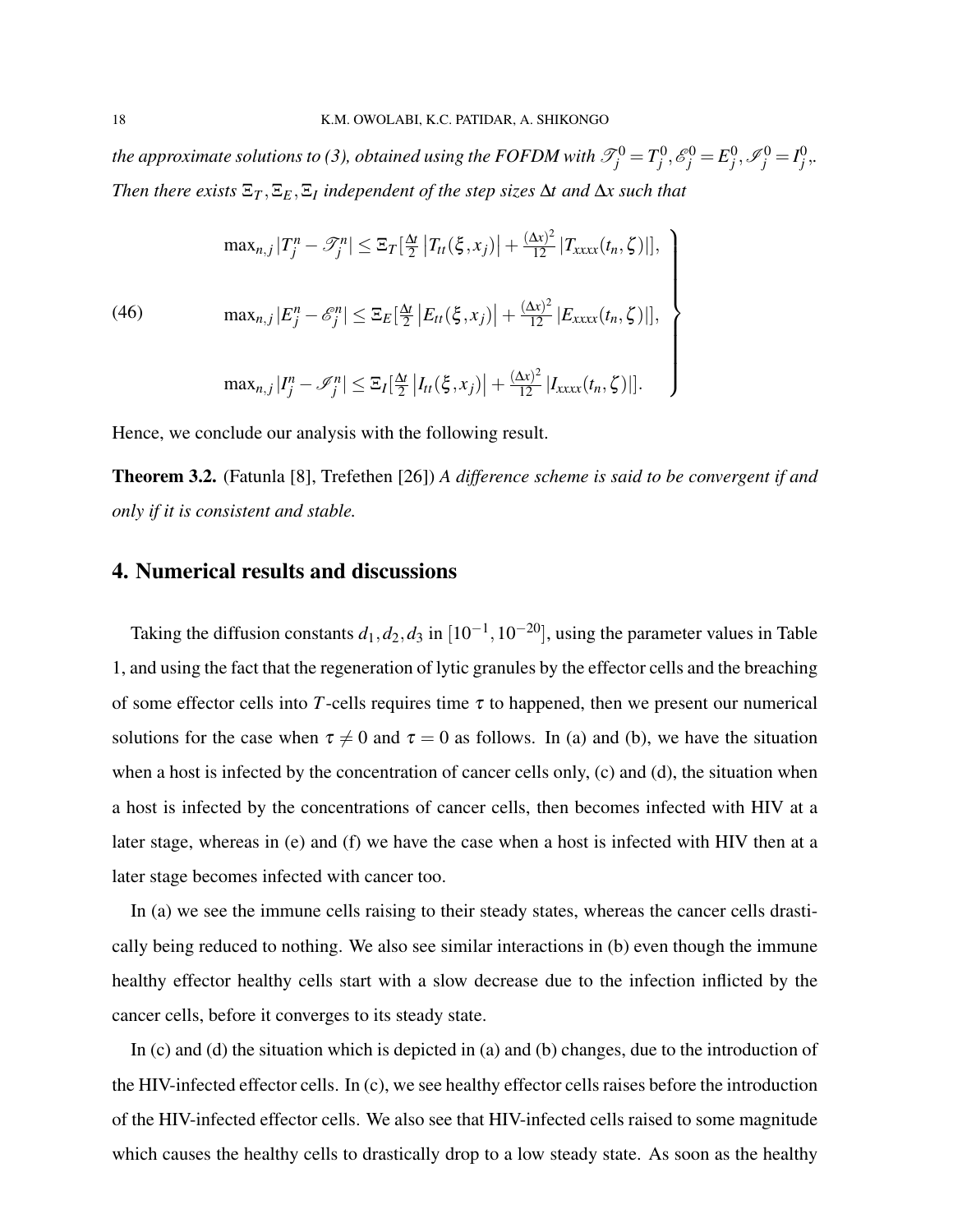effector cells drops low so does the HIV-infected cells. This we see that it paves the way for cancer cells to raise. In (d) we see similar behaviors to the behaviors in (c) at a magnified pace.

In (e) we see HIV-infected cells raising causing the healthy immune cells to flactuate towards their steady states. Such flactuations can be seen in the behaviour of the HIV-infected cells due to the strength of the immune healthy cells. However, the introduction of cancer cells weaken the immune healthy cells which in turn subject the HIV-infected cells to raise high. The dynamics in (f) are straight forward a except that the HIV-infected cells eventual converge to their low staedy state. This is due to the impaired healthy immune healthy cells by both infections.

## 5. Conclusion

In this paper, we investigated the extended model arising in HIV related cancer-immune system dynamics and we were able to show that the physiological level of our extended model coincides with the original model in equation (1). Our numerical results present a clear fact played by the inclusion of a delay term  $(\tau)$  in the dynamics of our extended model. We also see the crucial agreement of our results that the healthy immune system is able to successfully prevent the development of the cancer infection in a host and unable to do so when a host is infected by an additional infection, such as HIV. However, when a host is infected with HIV our results clearly shows that the healthy immune system is unable to prevent further development of the HIV-infected cells. Consequently, our results also present the fact that the weakened immune system cannot prevent the growth of the cancerous cells. Thus, the work in this paper, should be seen as the first attempt to provide an in depth information about the growth rate of tumor cells is relatively larger than the rate of elimination of cancerous cells by the healthy immune system..

### Conflict of Interests

The authors declare that there is no conflict of interests.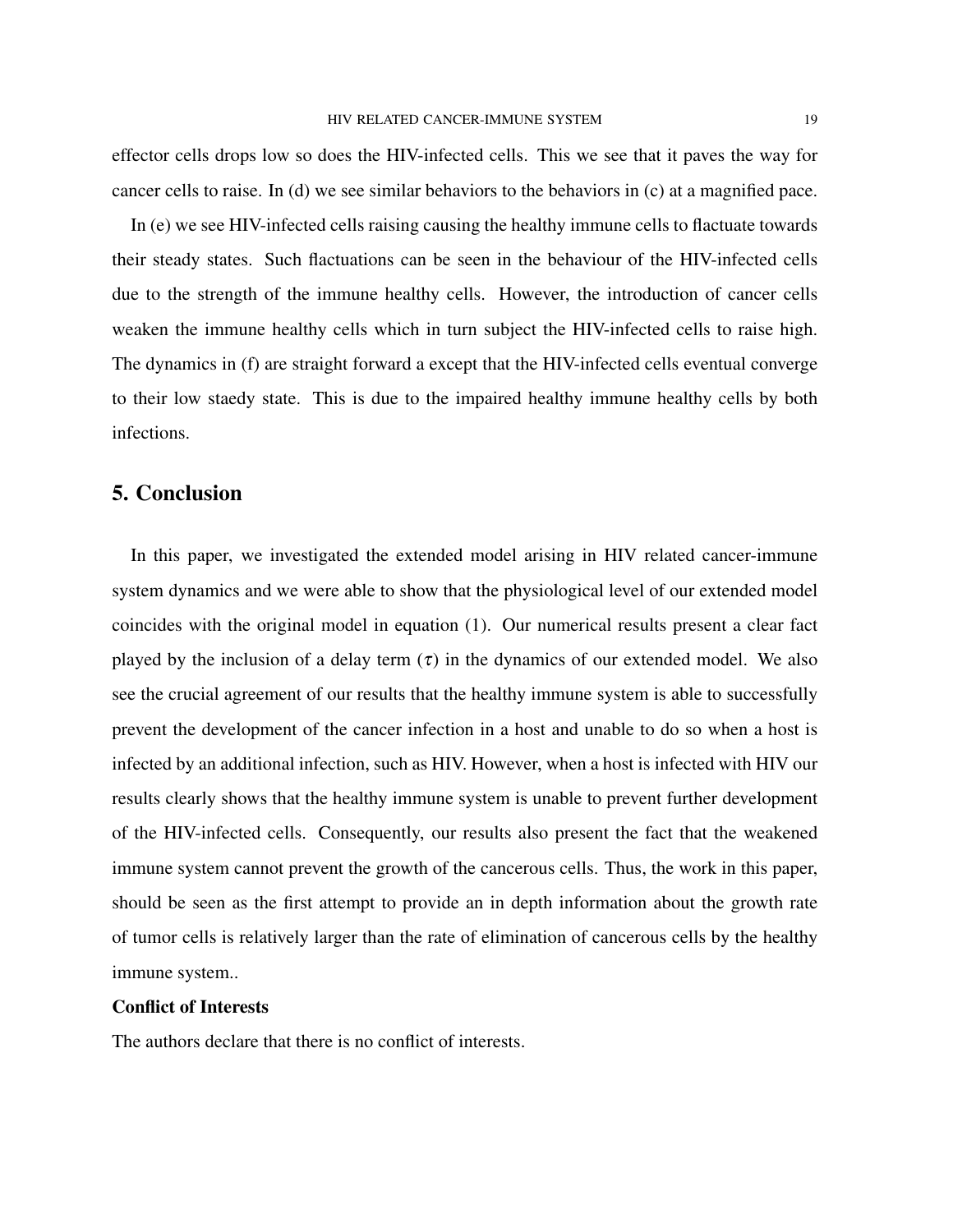#### 20 K.M. OWOLABI, K.C. PATIDAR, A. SHIKONGO

#### **REFERENCES**

- [1] M. Bodnar, U. Forys and Z. Szymańska, A model of AIDS-related tumor with time delay, Proc. Fourteenth Nat. Conf. Appl. Math. Biol. Med. (2008), 12-17.
- [2] M. Bodnar, U. Forys and Z. Szymańska, Model of AIDS-related tumor with time delay, Appl. Math. 36 (2009), 263-278.
- [3] R.L. Burden and J.D. Faires, Numerical Analysis, Brooks/Cole, USA, 2011.
- [4] H.S. Carslaw and J.C. Jaeger, Conduction of Heat in Solids, Oxford University Press, London (1956).
- [5] K.L. Cooke and P. van den Driessche, On zeros of some transcendental equations, Funkcialaj Ekvacioj 27 (1986), 77-90.
- [6] R.V. Culshaw and S. Ruan, A delay-differential equation model of HIV infection of CD4+ T-Cells, Math. Biosci. 165 (2000), 27-39.
- [7] P.J. Delves, D.J. Martin, D.R. Burton and I.M. Roitt, Roitt's Essential Immunology, Blackwell Science, Oxford, 2006.
- [8] S.O. Fatunla, Numerical Methods for IVPs in Ordinary Differential Equations, Academic Press Inc. Harcourt Brace Jovanovich Publishers, New York, 1988.
- [9] U. Forys, J. Poleszczuk, A delay-differential equation model of HIV related cancer-immune system dynamics, Math. Biosci. Eng. 8(2) (2011), 627-641.
- [10] J. Golab, M. Jacoobisiak and W. Lasek (eds.), Immunologia, PWN, Warszawa, 2002.
- [11] D. Kirschner and J.C. Panetta, Modelling immunotherapy of the tumor-immune interaction, J. Math. Biol. 37 (1998), 235-252.
- [12] V.A. Kuznetsov, I.A. Makalkin, M.A. Taylor and A.S. Perelson, Non-linear dynamics of immunogenic tumors: Parameter estimation and global bifurcation analysis, Bull. Math. Biol. 56 (1994), 295-321.
- [13] J. Lou, T. Ruggeri and C. Tebaldi, Modelling cancer in HIV-1 infected individuals: Equilibria, cycles and chaotic behaviour, Math. Biosci. Eng. 3 (2006), 313-324.
- [14] J. Lou and T. Ruggeri, A time delay model about AIDS-related cancer: Equilibria, cycles and chaotic behaviour, Ric. Mat. 56 (2007), 195-208.
- [15] R.E. Mickens, Nonstandard Finite Difference Models of Differential Equations, World Scientific, Singapore, 1994.
- [16] P. W. Nelson, Mathematical models in immunology and HIV pathogenesis, Department of Applied Mathematics, University of Washington, Seattle WA, 1998.
- [17] P.W. Nelson, J.D. Murray and A.S. Perelson, Delay model for the dynamics in HIV infection, Math. Biosci. 163 (2000), 201-215.
- [18] G. Nunnari, J.A. Smith and R. Daniel, HIV-1 Tat and AIDS-associated cancer: targeting the cellular anticancer barrier? J. Exp. Clin. Cancer Res. 27 (2008), Article ID 3.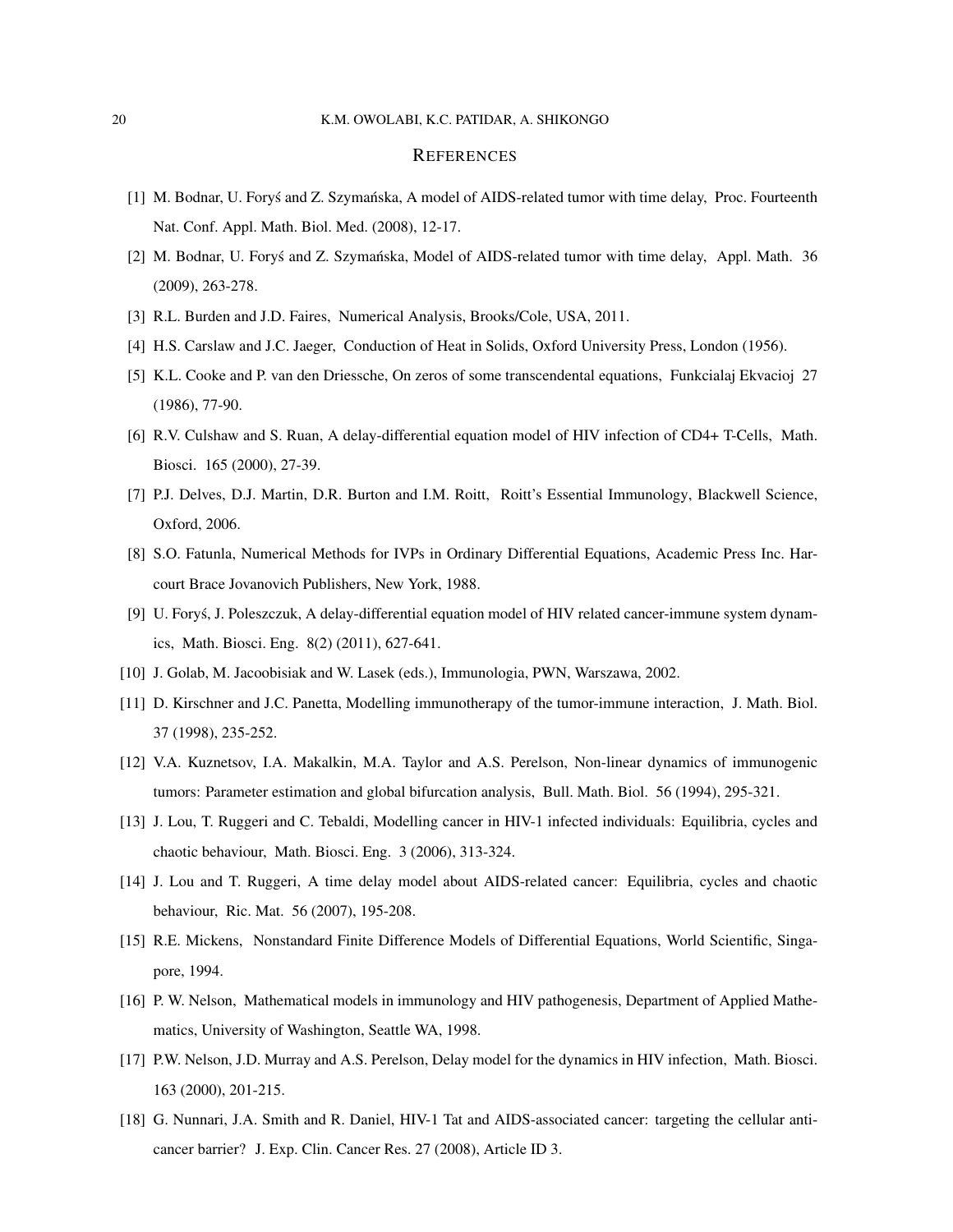- [19] K.C. Patidar, On the use of non-standard finite difference methods, J. Difference Equ. Appl. 11 (2005), 735-758.
- [20] K.C. Patidar, Nonstandard finite difference methods: recent trends and further developments, J. Difference Equ. Appl. 22 (2016), 817-849.
- [21] A.S. Perelson and P.W. Nelson, Mathematical models of HIV-1 dynamics in vivo, SIAM Review 41 (1999) 3-44.
- [22] P.G. Petropoulos, Analysis of exponential time-differencing for FDTD in lossy dielectrics, IEEE Trans. Electromagn. Capability 45 (1997), 1054.
- [23] A. Resclgnow and C. Delisi, Immune Surveillance and Neoplasia-II a two-stage Mathematical Model, Bull. Math. Biol. 39(2) (1977), 133-296.
- [24] L. Rong, M.A. Gilchrist, Z. Feng and A.S. Perelson, Modelling within-host HIV-1 dynamics and the evolution of drug resistance: Trade-offs between viral enzyme function and drug susceptibility, J. Theor. Biol. 247 (2007), 804-818.
- [25] P.N. Shivakumar and K. Ji, Upper and lower bounds for inverse elements of finite and infinite tridiagonal matrices, Linear Algebra Appl. 247 (1996), 297-316.
- [26] L.N. Trefethen, Finite Difference and Spectral Methods for Ordinary and Partial Differential Equations, Upson Hall Cornell University Ithaca, New York, 1996.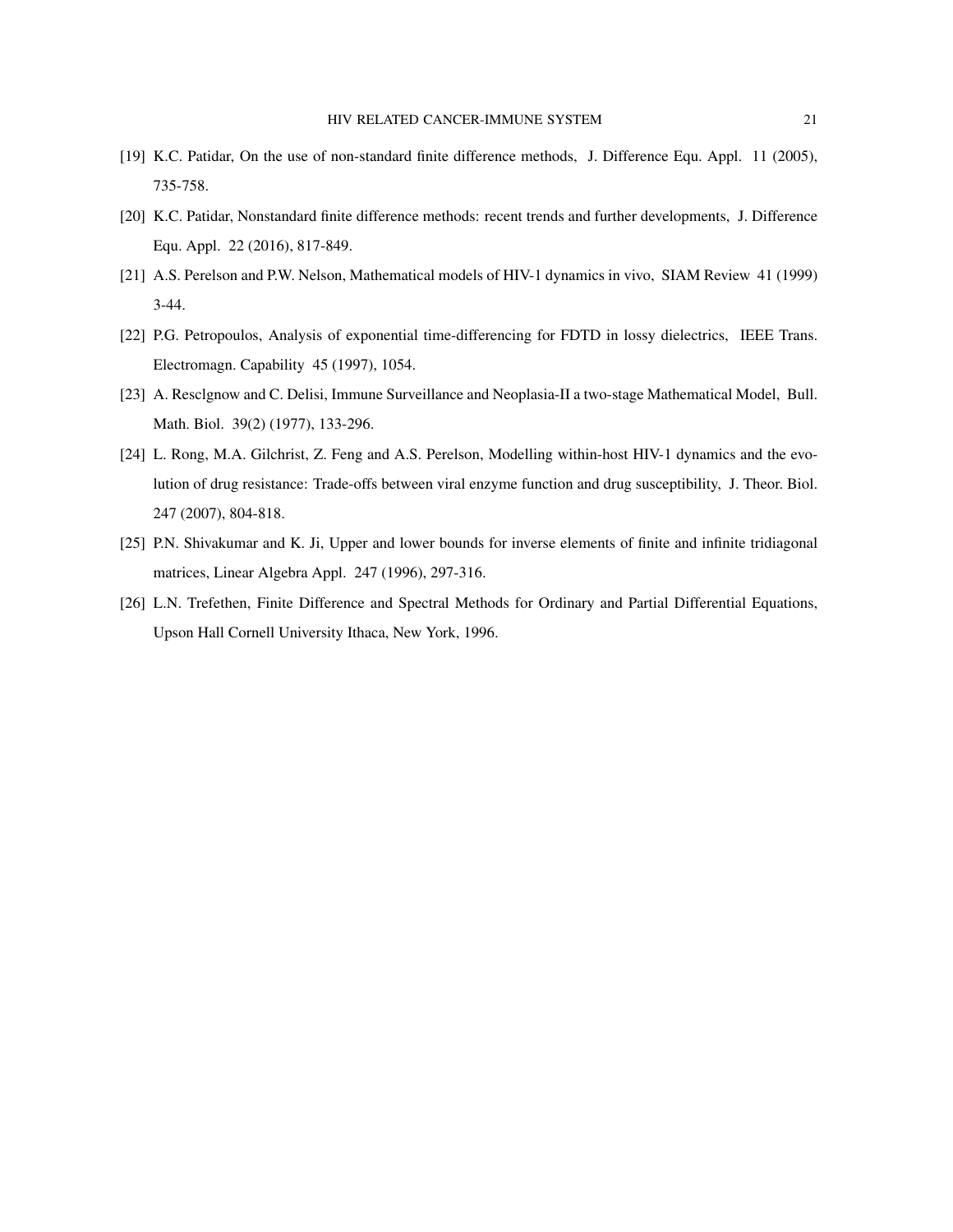| $r_1[13]$       | $k_1[13]$              | $r_2$          | $\alpha/\mu_1[10]$ | $k'_2[13]$                      | $k_3[6]$             |
|-----------------|------------------------|----------------|--------------------|---------------------------------|----------------------|
| $0.05 \sim 0.5$ | $10^{-5} \sim 10^{-3}$ | $0 \sim 0.05$  | $800 \sim 1200$    | $10^{-5} \sim 5 \times 10^{-4}$ | $2.4 \times 10^{-5}$ |
| $\mu_2[13]$     | $\delta$ [21]          | c[21]          | $\mu_1$            | $\mathcal{E}[2]$                | N[6]                 |
| 0.3             | $0.3 \sim 0.7$         | $2.1 \sim 3.8$ | 0.03               | 0.1                             | $100 \sim 2000$      |
| $r_1$           | k <sub>1</sub>         | $r_2[11]$      | $\alpha/\mu_1$     | $k'_2$                          | $k_3$                |
| 0.1             | $10^{-4}$              | 0.03           | 800                | $5 \times 10^{-5}$              | $2.4 \times 10^{-5}$ |
| $\mu_2$         | $\delta$               | $\mathcal{C}$  | $\mu_1[11]$        | $\varepsilon$                   | $\overline{N}$       |
| 0.3             | 0.3                    | 3.8            | 0.03               | 0.1                             | 275                  |

TABLE 1. The ranges of parameters values and corresponding references